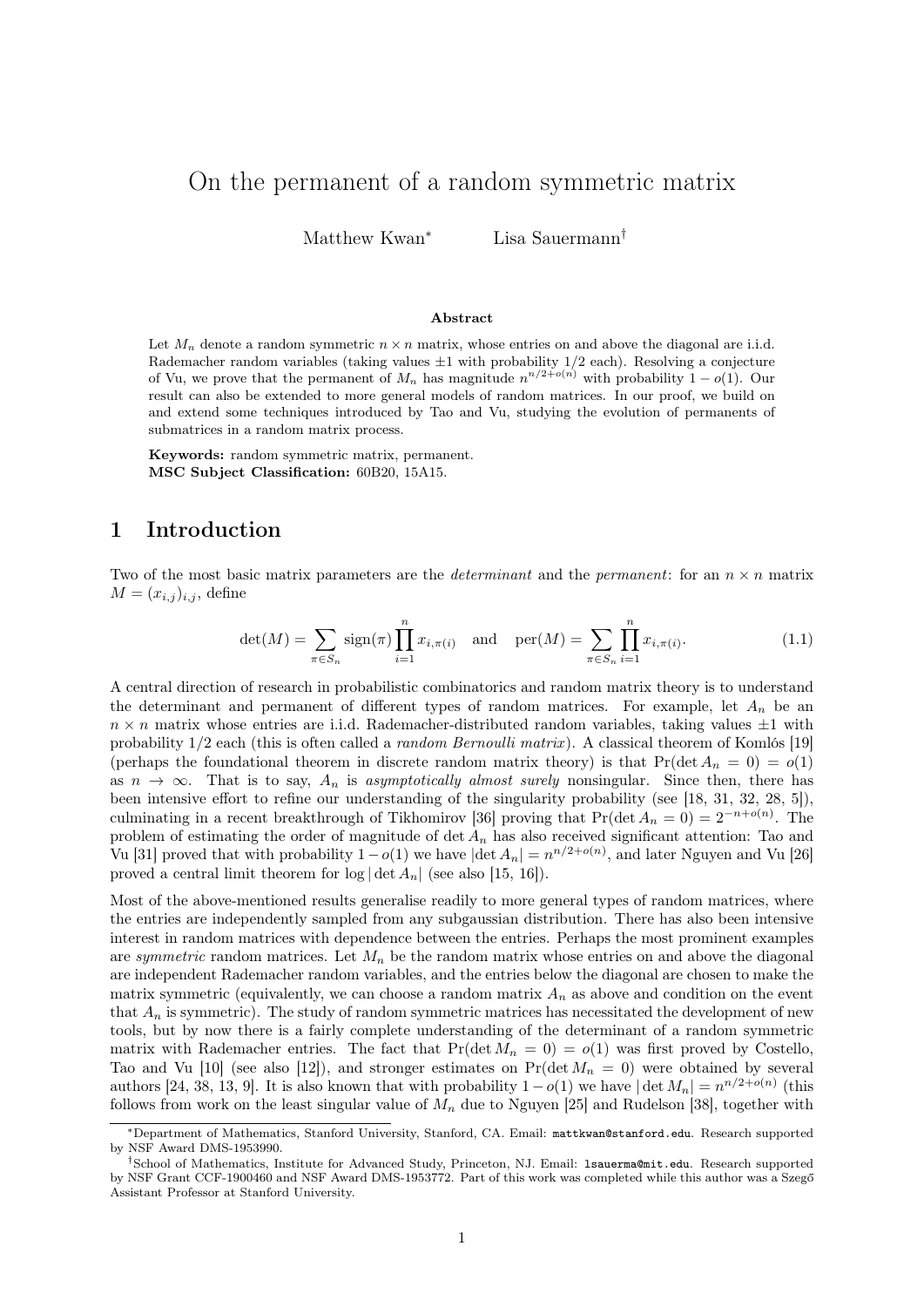Wigner's celebrated semicircle law [\[43,](#page-20-4) [44\]](#page-20-5)), and a central limit theorem for  $\log |\det M_n|$  was proved by Bourgade and Mody [\[4\]](#page-19-13) (see also [\[34\]](#page-20-6)).

It is widely believed that for all the above-mentioned theorems concerning determinants of random matrices (symmetric or not), there should be analogous theorems for permanents. However, the permanent appears to be a much more challenging parameter to study. For example, while the determinant encodes information about linear dependence and can be interpreted as the (signed) volume of a certain parallelepiped, it only seems possible to attack the permanent from a "combinatorial" point of view, directly considering the formal definition in  $(1.1)$ . The fact that the permanent is harder to study is maybe not surprising, since (in contrast to the determinant) the permanent of a matrix is  $\#P$ -hard to compute (as was famously proved by Valiant [\[37\]](#page-20-7)). Even the analogue of the singularity problem, to show that  $Pr(\text{per } A_n = 0) = o(1)$ , was open for a long time. In 2009, Tao and Vu [\[33\]](#page-20-8) finally resolved this problem and also estimated the typical magnitude of per  $A_n$ : namely, they proved that asymptotically almost surely  $|\text{per } A_n| = n^{n/2+o(n)}$ . Perhaps surprisingly, permanents of random matrices turn out to be of interest in quantum computing: Aaronson and Arkhipov [\[2\]](#page-18-0) proved that quantum computers cannot be efficiently simulated by classical computers, conditional on a conjecture which strengthens the aforementioned Tao–Vu permanent theorem (see also [\[1,](#page-18-1) [11,](#page-19-14) [22\]](#page-19-15)).

In this paper we study the permanent of random *symmetric* matrices. More precisely, we estimate the typical magnitude of the permanent of a random symmetric matrix with Rademacher entries.

<span id="page-1-0"></span>**Theorem 1.1.** Asymptotically almost surely,  $|\text{per } M_n| = n^{n/2+o(n)}$ .

The study of the permanent of a random symmetric matrix seems to have first been explicitly suggested by Tao and Vu (see [\[33,](#page-20-8) Remark 1.6]). They observed that their arguments for the permanent of a (not necessarily symmetric) random matrix "do not seem to easily yield any non-trivial result for the permanent of a random symmetric Bernoulli matrix". The statement of [Theorem 1.1](#page-1-0) has been conjectured by Vu in 2009 (see [\[39\]](#page-20-9)). He also mentioned the conjecture in a recent survey [\[40,](#page-20-10) Conjecture 6.11], and described it as "the still missing piece of the picture" regarding determinants and permanents of random discrete matrices.

[Theorem 1.1](#page-1-0) is actually a combination of two different results. First, the following proposition gives an upper bound on  $|\n\rangle$  per  $M_n$ .

<span id="page-1-1"></span>**Proposition 1.2.** For any  $\varepsilon > 0$ , if n is sufficiently large with respect to  $\varepsilon$ , we have

$$
\Pr\Big(\big|\operatorname{per} M_n\big|\ge n^{n/2+\varepsilon n}\Big)\le n^{-\varepsilon n}.
$$

[Proposition 1.2](#page-1-1) is easily proved using an estimate for  $\mathbb{E}[(\text{per } M_n)^2]$  and Markov's inequality; see [Section 2.](#page-2-0) The main role of this paper is to prove the following lower bound on  $| \operatorname{per} M_n |$ .

<span id="page-1-2"></span>**Theorem 1.3.** There is a positive constant  $c > 0$  such that for any  $\varepsilon > 0$  the following holds. If n is sufficiently large with respect to  $\varepsilon$ , we have

$$
\Pr\Big(\big|\operatorname{per} M_n\big|\le n^{n/2-\varepsilon n}\Big)\le n^{-c}.
$$

We remark that the constant c in [Theorem 1.3](#page-1-2) can be made explicit. For example,  $c = 1/150$  certainly suffices, though this can be improved substantially simply by optimising constants throughout the proof. However, without new ideas our methods do not seem to be capable of proving the statement of [The](#page-1-2)[orem 1.3](#page-1-2) with any  $c \geq 1/2$ . This state of affairs is essentially the same as for the non-symmetric case previously considered by Tao and Vu [\[33\]](#page-20-8).

Of course, [Theorem 1.3](#page-1-2) also shows that the probability of having per  $M_n = 0$  is polynomially small. Before this paper no nontrivial bounds for this probability were known, except when  $n = 2<sup>m</sup> - 1$  with  $m \in \mathbb{N}$ , where for elementary number-theoretic reasons it is actually impossible to have per  $M_n = 0$  (see  $[30]^{1}$  $[30]^{1}$  $[30]^{1}$  $[30]^{1}$ ).

Finally, we remark that the methods used to prove [Theorem 1.1](#page-1-0) are quite robust, and analogous theorems can be proved for much more general distributions. For example, consider any fixed real probability distributions  $\mu$  and  $\nu$ , and let  $M_n^{\mu,\nu}$  be the random symmetric matrix whose diagonal entries have distribution

<span id="page-1-3"></span><sup>&</sup>lt;sup>1</sup> Actually, this result is part of an extensive body of research concerning permanents of (non-random) matrices with  $\pm 1$ entries; see for example [\[41,](#page-20-12) [6,](#page-19-16) [7,](#page-19-17) [8,](#page-19-18) [30,](#page-20-11) [42,](#page-20-13) [20,](#page-19-19) [29,](#page-20-14) [21\]](#page-19-20).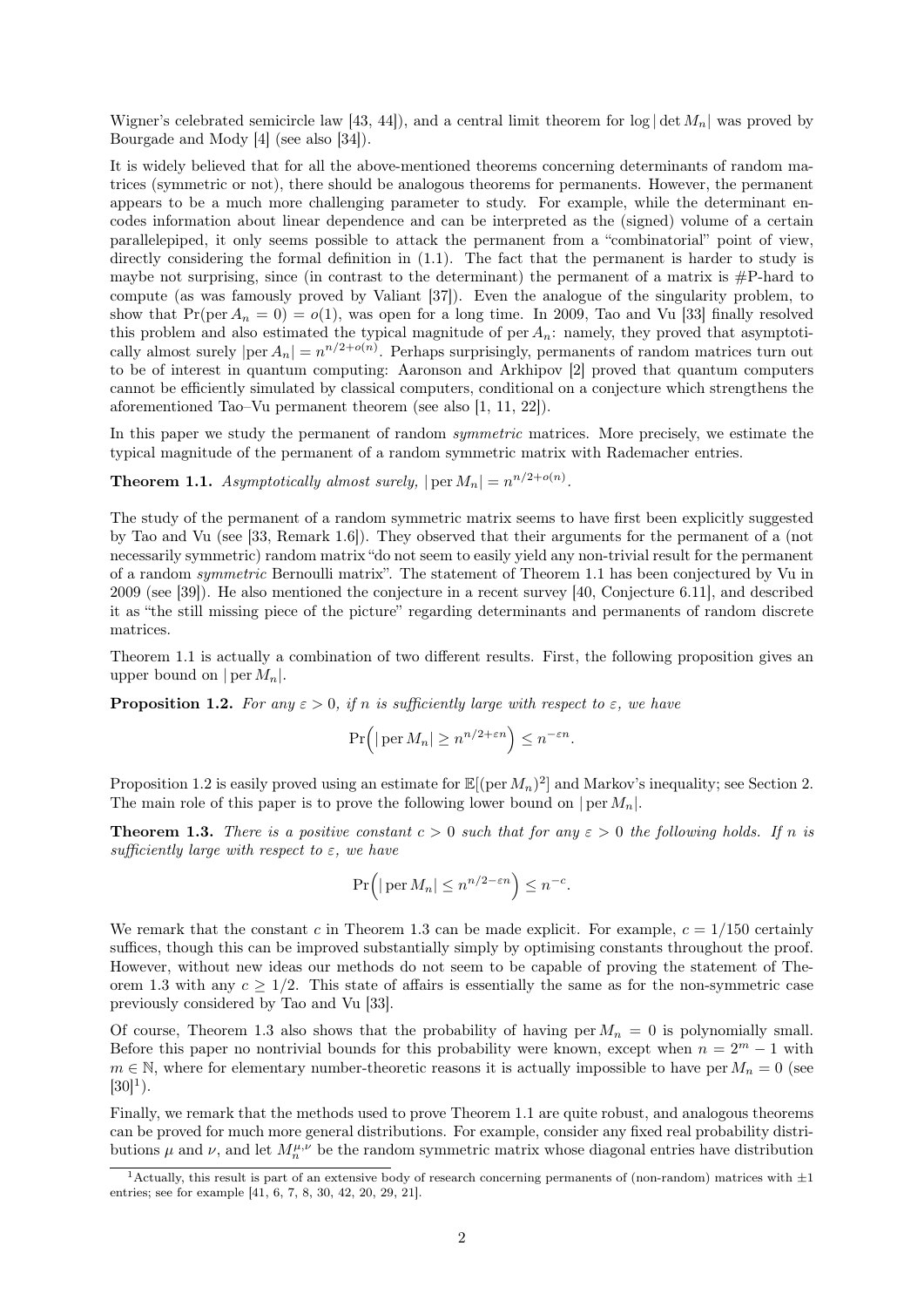$\nu$  and whose off-diagonal entries have distribution  $\mu$  (and whose entries on and above the diagonal are mutually independent). With some fairly mild assumptions on  $\mu$  and  $\nu$  it is a routine matter to prove an analogue of [Proposition 1.2](#page-1-1) for  $M_n^{\mu,\nu}$ , and in [Section 8](#page-17-0) we sketch how to make some minor adaptations to the proof of [Theorem 1.3](#page-1-2) to obtain a version that holds for very general distributions (we only require that  $\mu$  has nontrivial support). In particular, one can prove an analogue of [Theorem 1.1](#page-1-0) for random symmetric Gaussian matrices such as the Gaussian Orthogonal Ensemble (GOE).

Notation. In this paper, we use the notation  $\mathbb{N} = \{1, 2, \dots\}$  for the positive integers. All logarithms are to base e. For functions  $f : \mathbb{N} \to \mathbb{R}$  and  $g : \mathbb{N} \to \mathbb{R}_{>0}$ , we write  $f = o(g)$  if  $f(n)/g(n) \to 0$  as  $n \to \infty$ .

#### <span id="page-2-0"></span>2 Proof of [Proposition 1.2:](#page-1-1) the second moment of the permanent

In this section we provide the simple proof of [Proposition 1.2.](#page-1-1) It will be an immediate consequence of Markov's inequality and the following lemma.

<span id="page-2-1"></span>**Lemma 2.1.**  $\mathbb{E}[(\text{per } M_n)^2] \leq n^{n+o(n)}$ .

*Proof.* Write  $x_{i,j}$  for the  $(i, j)$  entry of  $M_n$ . For a permutation  $\pi \in S_n$ , let  $X_{\pi} = \prod_{i=1}^n x_{i, \pi(i)}$ , so that per  $M_n = \sum_{\pi} X_{\pi}$ . It will not be necessary for the proof, but we remark that

$$
\mathbb{E}X_{\pi} = \begin{cases} 1 & \text{if } \pi \text{ consists only of 2-cycles,} \\ 0 & \text{otherwise.} \end{cases}
$$

Furthermore, let  $I_{\pi} \subseteq \{1, \ldots, n\}$  be the set of indices which appear in 2-cycles of  $\pi$ , and let  $F_{\pi}$  be the family of sets  $\{i, \pi(i)\}\$ , for  $i \notin I_\pi$ . Then for two permutations  $\pi, \pi' \in S_n$ , we have

$$
\mathbb{E}[X_{\pi}X_{\pi'}] = \begin{cases} 1 & \text{if } (I_{\pi}, F_{\pi}) = (I_{\pi'}, F_{\pi'}), \\ 0 & \text{otherwise.} \end{cases}
$$

For  $k = 0, \ldots, n$ , let  $\mathcal{Q}_k$  be the set of all permutations  $\pi \in S_n$  satisfying  $|I_{\pi}| = k$ , and note that  $|Q_k| \leq {n \choose k} k^{k/2} (n-k)! \leq 2^n k^{k/2} n^{n-k}$ . Indeed, for any choice of a set  $I \subseteq \{1, \ldots, n\}$  of size k, there are at most  $k^{k/2}$  ways to partition I into 2-cycles, and at most  $(n-k)!$  ways to choose a permutation of  $\{1, \ldots, n\} \setminus I$ .

Now, for any  $0 \le k \le n$  and any  $\pi \in \mathcal{Q}_k$ , there are at most  $2^{n-k}k^{k/2}$  choices of  $\pi'$  satisfying  $(I_\pi, F_\pi)$  $(I_{\pi'}, F_{\pi'})$ . Indeed, for such  $\pi'$ , the restriction of  $\pi'$  to  $I_{\pi}$  must be a permutation of  $I_{\pi}$  consisting only of 2-cycles (so there are at most  $k^{k/2}$  ways to choose this restriction), and for each  $i \notin I_{\pi}$  we must have  $\pi'(i) \in {\pi(i), \pi^{-1}(i)}$ . It follows that

$$
\mathbb{E}[(\text{per } M_n)^2] = \sum_{\pi, \pi' \in S_n} \mathbb{E}X_{\pi} X_{\pi'} \le \sum_{k=0}^n |\mathcal{Q}_k| \cdot 2^{n-k} k^{k/2} \le \sum_{k=0}^n 4^n k^k n^{n-k} \le n^{n+o(n)},
$$

as claimed.

*Proof of [Proposition 1.2.](#page-1-1)* Let  $\varepsilon > 0$ , and suppose that *n* is sufficiently large such that the  $o(n)$ -term in [Lemma 2.1](#page-2-1) is at most  $\varepsilon n$ . Then we have  $\mathbb{E}[(\text{per } M_n)^2] \leq n^{n+\varepsilon n}$  and consequently by Markov's inequality

$$
\Pr\left(|\operatorname{per} M_n| \ge n^{n/2 + \varepsilon n}\right) = \Pr\left((\operatorname{per} M_n)^2 \ge n^{n+2\varepsilon n}\right) \le \frac{\mathbb{E}[(\operatorname{per} M_n)^2]}{n^{n+2\varepsilon n}} \le n^{-\varepsilon n},
$$

as desired.

#### 3 Structure of the proof of [Theorem 1.3](#page-1-2)

The rest of this paper is devoted to the proof of [Theorem 1.3.](#page-1-2) In this section we outline the high-level strategy of the proof, stating two key lemmas and deducing [Theorem 1.3](#page-1-2) from them.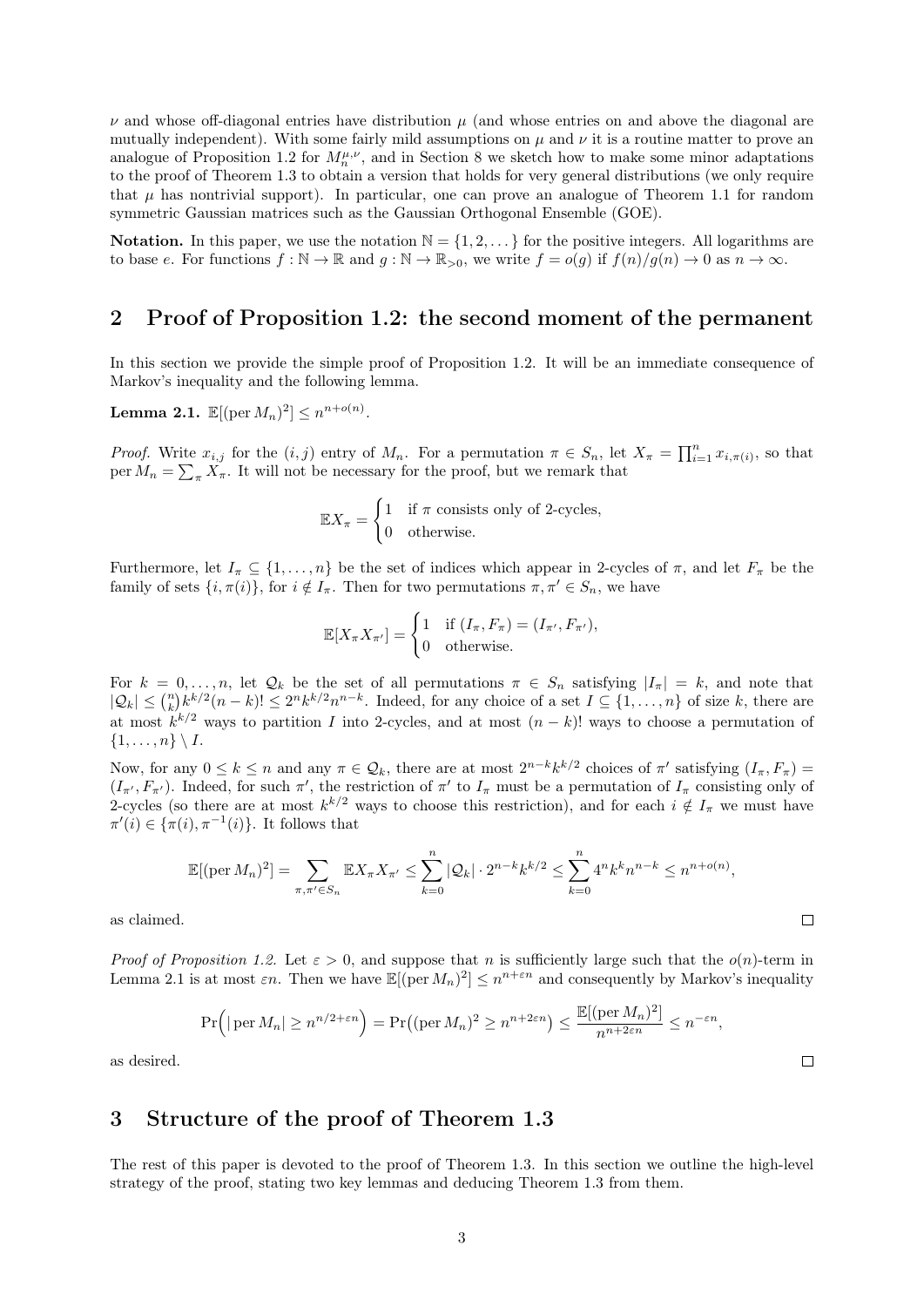We couple the distributions of the matrices  $M_n$  for all  $n \in \mathbb{N}$  by viewing each  $M_n$  as containing the first n rows and columns of an infinite random symmetric matrix (with Rademacher entries). Say that subsets of a given ground set are *complement-disjoint* if their complements are disjoint. For  $A, B \subseteq \{1, \ldots, n\}$ , let  $M_n[A, B]$  be the submatrix of  $M_n$  consisting of the rows in A and the columns in B. For  $\lambda \geq 0$ , we say that a matrix is  $\lambda$ -heavy if its permanent has absolute value at least  $\lambda$ .

The following lemma shows that with high probability there exists a heavy submatrix of  $M_n$  consisting of almost all the rows and columns of  $M_n$ , and moreover we have some control over which rows and columns are not included. Roughly speaking, it is proved by studying how permanents of submatrices evolve in the sequence of random matrices  $M_1, \ldots, M_n$ .

<span id="page-3-0"></span>**Lemma 3.1.** There is a positive constant  $c > 0$  such that for any  $\varepsilon > 0$  the following holds. Let  $n \in \mathbb{N}$  be sufficiently large with respect to  $\varepsilon$ , and let  $L = |(\log n)/10|$ . Let X and Y be disjoint subsets of  $\{1, \ldots, n\}$ with sizes  $|X| = L$  and  $|Y| = 3L$ . Then with probability at least  $1 - (1/4) \cdot n^{-c}$  there is a set B satisfying  $|B| = n - L$  and  $\{1, ..., n\} \setminus Y \subseteq B \subseteq \{1, ..., n\}$ , such that  $M_n[\{1, ..., n\} \setminus X, B]$  is  $n^{(1-\varepsilon)n/2}$ -heavy.

By applying [Lemma 3.1](#page-3-0) with various different choices of  $X$  and  $Y$ , we can obtain many heavy submatrices  $M_n[A_1, B_1], \ldots, M_n[A_m, B_m]$  such that the sets  $A_1, \ldots, A_m, B_1, \ldots, B_m$  are complement-disjoint. The next lemma states that in such a situation, if we sample  $M_{n+1}$  by adding a random row and column to  $M_n$ , then a large proportion of our submatrices can be transformed into larger submatrices without losing much of their heaviness. We will apply this lemma repeatedly, each step decreasing by 1 the number of rows and columns that our submatrices are missing.

<span id="page-3-1"></span>**Lemma 3.2.** Let  $m \in \mathbb{N}$  be sufficiently large. Let  $\lambda > 0$ , let  $1 \leq L < n$  be integers, and let  $A_1, \ldots, A_m, B_1, \ldots, B_m$  be complement-disjoint subsets of  $\{1, \ldots, n\}$  of size  $n - L$ . Let us condition on an outcome of  $M_n$  such that all the submatrices  $M_n[A_\ell, B_\ell]$ , for  $\ell = 1, \ldots, m$ , are  $\lambda$ -heavy.

Then, with probability at least  $1 - m^{-1/24}$ , for  $m' = \lfloor m/36 \rfloor$  there are complement-disjoint subsets  $A'_1,\ldots,A'_{m'},B'_1,\ldots,B'_{m'}\subseteq \{1,\ldots,n+1\}$  of size  $n-L+2$ , such that for all  $\ell=1,\ldots,m'$  the submatrices  $M_{n+1}[A'_\ell, B'_\ell]$  are  $\lambda/(4n^4)$ -heavy.

We now show how to deduce [Theorem 1.3](#page-1-2) from [Lemmas 3.1](#page-3-0) and [3.2.](#page-3-1)

*Proof of [Theorem 1.3.](#page-1-2)* Choose an absolute constant  $0 < c < 1/50$ , such that the statement in [Lemma 3.1](#page-3-0) is satisfied. Fix  $\varepsilon > 0$ .

Let  $L = \lfloor (\log n)/10 \rfloor$  and  $m = \lfloor (n - L)/(4L) \rfloor$ , and consider disjoint sets  $X_1, \ldots, X_m, Y_1, \ldots, Y_m \subseteq$  $\{1, \ldots, n - L\}$  with  $|X_1| = \cdots = |X_m| = L$  and  $|Y_1| = \cdots = |Y_m| = 3L$ .

For each  $\ell = 1, \ldots, m$ , we apply [Lemma 3.1](#page-3-0) to the subsets  $X_{\ell}, Y_{\ell} \subseteq \{1, \ldots, n-L\}$ . Each application fails with probability at most  $n^{-c}/4$ , so it follows from Markov's inequality (see for example [Lemma 4.8\)](#page-6-0) that with probability at least  $1-(1/2) \cdot n^{-c}$ , at least  $m/2$  applications succeed. That is to say, with  $m' = \lfloor m/2 \rfloor$ and  $\lambda = (n-L)^{(1-\varepsilon)(n-L)/2}$ , we obtain complement-disjoint sets  $A_1, \ldots, A_{m}, B_1, \ldots, B_{m'} \subseteq \{1, \ldots, n-L\}$ of size  $n-2L$  such that for all  $\ell = 1, \ldots, m'$ , the matrices  $M_{n-L}[A_{\ell}, B_{\ell}]$  are  $\lambda$ -heavy. Note that if n is sufficiently large with respect to  $\varepsilon$ , then  $m' \geq n^{9/10}$  and  $\lambda \geq n^{n/2-(3/4)\varepsilon n}$ .

Now, we wish to iteratively apply [Lemma 3.2,](#page-3-1) L times in total. After each application,  $m'$  decreases by Now, we wish to heralively apply Lemma 3.2, L times in total. After each application, m decreases by a factor of  $36 < e^4$ , so after  $L = \lfloor (\log n)/10 \rfloor$  steps the value of m' will still be at least  $\sqrt{n}$ . Each of the L applications of [Lemma 3.2](#page-3-1) succeeds with probability at least  $1 - n^{-1/48}$ . Thus, with probability at least  $1 - L \cdot n^{-1/48} \ge 1 - (1/2) \cdot n^{-c}$  (for sufficiently large n) we can indeed apply the lemma L times. In the end we obtain subsets  $A', B' \subseteq \{1, ..., n\}$  of size n such that the matrix  $M_n[A', B']$  is  $\lambda'$ -heavy, where

$$
\lambda' = \frac{\lambda}{4(n-L)^4 \cdot 4(n-L+1)^4 \cdots 4(n-1)^4} \ge \frac{\lambda}{(4n^4)L} \ge \frac{\lambda}{n^{5L}} \ge n^{n/2 - (3/4)\varepsilon n - \log n/2} \ge n^{n/2 - \varepsilon n}
$$

(again assuming that n is sufficiently large with respect to  $\varepsilon$ ). But note that we must have  $A' = B'$  $\{1,\ldots,n\}$ , so this means that  $M_n$  itself is  $\lambda'$ -heavy. In summary, with probability at least  $1-n^{-c}$  we have  $|\operatorname{per} M_n| \geq \lambda' \geq n^{n/2 - \varepsilon n}$ , as desired.  $\Box$ 

We remark that the overall structure of our proof is similar to the work of Tao and Vu [\[33\]](#page-20-8) on permanents of (not necessarily symmetric) random matrices. Indeed, Tao and Vu's proof can also be broken up into two parts analogous to [Lemmas 3.1](#page-3-0) and [3.2.](#page-3-1) However, in Tao and Vu's setting, all entries of the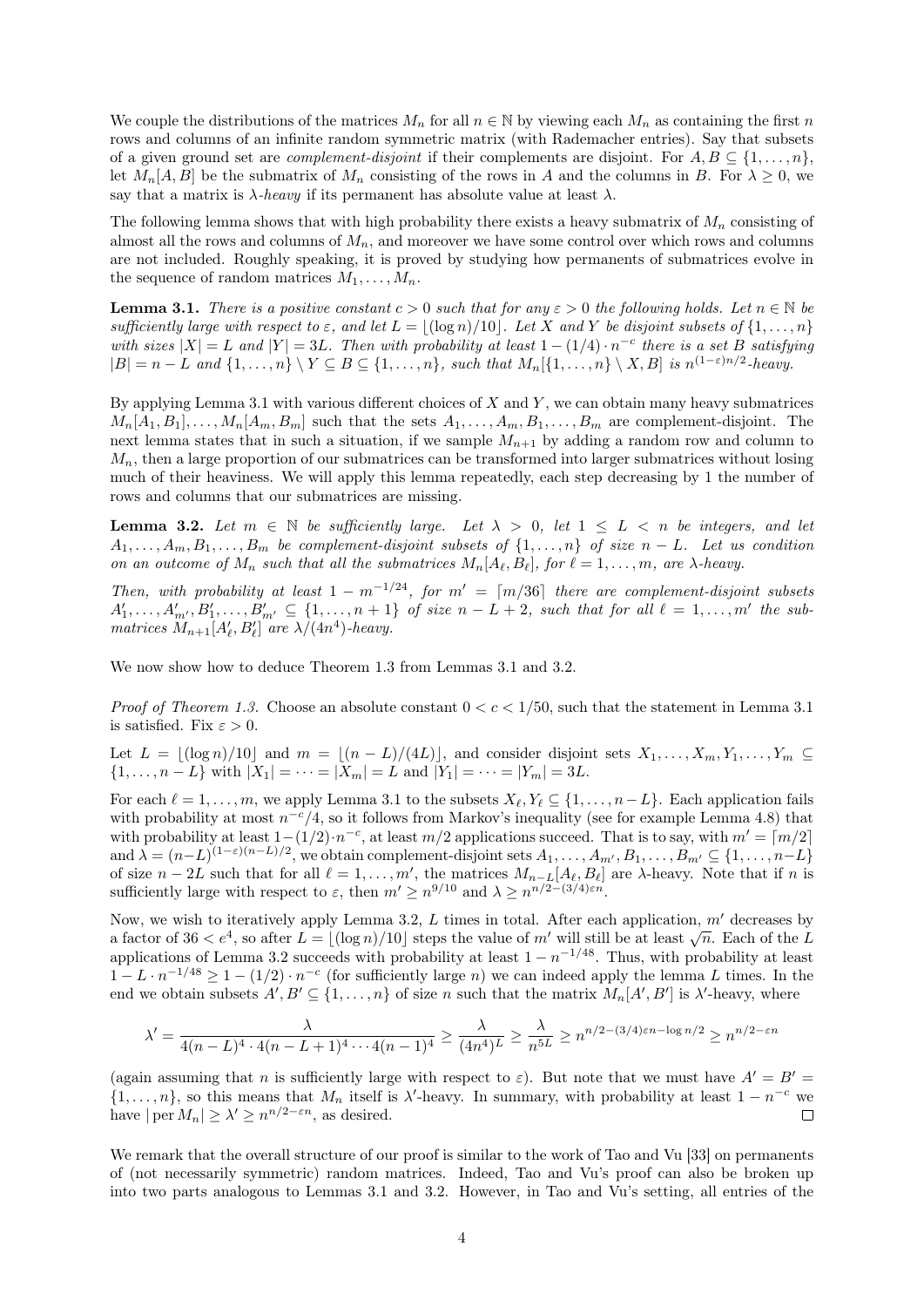random matrix are independent, allowing them to expose the entries row by row. After exposing  $k$  rows, they consider  $k \times k$  submatrices that consist of all the k exposed rows (and of k of the n columns). When exposing the k-th row, the permanent of any such  $k \times k$  submatrix can be described as a linear polynomial in some of the entries of the new row, where the coefficients are given by the permanents of certain  $(k-1) \times (k-1)$  submatrices in the first  $k-1$  rows. In contrast, in our setting with the random symmetric matrix  $M_n$ , we are forced to expose the entries of our matrix in a different way: at the k-th step we reveal the entries in  $M_k$  that are not present in  $M_{k-1}$  (that is, we add a new random row and column, with equal entries, to the matrix considered so  $far^2$  $far^2$ ). Since there is only one  $k \times k$  submatrix in  $M_k$  (namely  $M_k$  itself), in our setting we also need to consider the permanents of (substantially) smaller submatrices of  $M_k$ .

This more intricate strategy introduces significant challenges. Most notably, the permanents of the submatrices of  $M_k$  are described by *quadratic* polynomials in the new matrix entries, where the coefficients depend on the permanents of certain submatrices of  $M_{k-1}$  (this is in contrast to Tao and Vu's setting, where the permanents are described by linear polynomials in the entries of the new row). This necessitates the use of some more sophisticated probabilistic tools. Furthermore, there can be certain types of cancellations within these quadratic polynomials, which are not possible for the linear polynomials in the Tao–Vu setting. For example, even if all submatrices of  $M_{k-1}$  have non-zero permanent, it can happen that the polynomial describing the permanent of some submatrix of  $M_k$  has only very few nonzero coefficients. Handling these types of cancellations requires key new ideas.

Organization of the rest of the paper. [Lemma 3.1](#page-3-0) will be proved in [Section 6,](#page-7-0) and [Lemma 3.2](#page-3-1) will be proved in [Section 7.](#page-13-0) As preparation, in Section 4 we collect some probabilistic tools that we will use in the proofs, and in Section 5 we collect some lemmas that can be obtained by studying permanent expansion formulas.

#### <span id="page-4-4"></span>4 Probabilistic tools

This section collects some theorems and simple facts that will be needed for proving [Lemmas 3.1](#page-3-0) and [3.2.](#page-3-1) We start with some basic anti-concentration estimates for linear forms. The first of these is the famous Erdős–Littlewood–Offord inequality (see for example [\[35,](#page-20-15) Corollary 7.8]).

<span id="page-4-2"></span>**Theorem 4.1.** Let  $t \geq 1$  be a real number, and let f be a linear polynomial in n variables, in which at least m degree-1 coefficients have absolute value at least r. Then for uniformly random  $\xi \in \{-1,1\}^n$  we have

$$
\Pr(|f(\xi)| \le t \cdot r) \le ( \lceil t \rceil + 1 ) \cdot {m \choose \lfloor m/2 \rfloor} \cdot 2^{-m} \le \frac{3t}{\sqrt{m}}.
$$

<span id="page-4-1"></span>We will also need the following very easy fact.

Fact 4.2. Let f be a linear polynomial in n variables, which has at least one coefficient with absolute value at least r. Then for uniformly random  $\xi \in \{-1,1\}^n$  we have

$$
\Pr(|f(\xi)| < r) \le \frac{1}{2}.
$$

*Proof.* First, suppose that the constant coefficient of f has absolute value at least r, and suppose without loss of generality that  $f(\xi) = a_1\xi_1 + \cdots + a_n\xi_n + c$  with  $c \geq r$ . Then, by symmetry we have that  $Pr(a_1\xi_1 + \cdots + a_n\xi_n < 0) \leq 1/2$  and therefore  $Pr(f(\xi) < r) \leq 1/2$ .

Otherwise, for some  $i \in \{1, \ldots, n\}$ , the coefficient of  $\xi_i$  in  $f(\xi)$  has absolute value at least r, and suppose without loss of generality that  $i = 1$ . Condition on any outcomes of the variables  $\xi_2, \ldots, \xi_n$ , and observe that then we can have  $|f(\xi)| < r$  for at most one of the two possible outcomes of  $\xi_1$ .  $\Box$ 

We will also need counterparts of both the above statements for quadratic polynomials. The quadratic counterpart of [Fact 4.2](#page-4-1) is again easy to prove.

<span id="page-4-3"></span><span id="page-4-0"></span><sup>2</sup>This type of exposure is standard in the study of symmetric random matrices (see for example [\[10\]](#page-19-7)).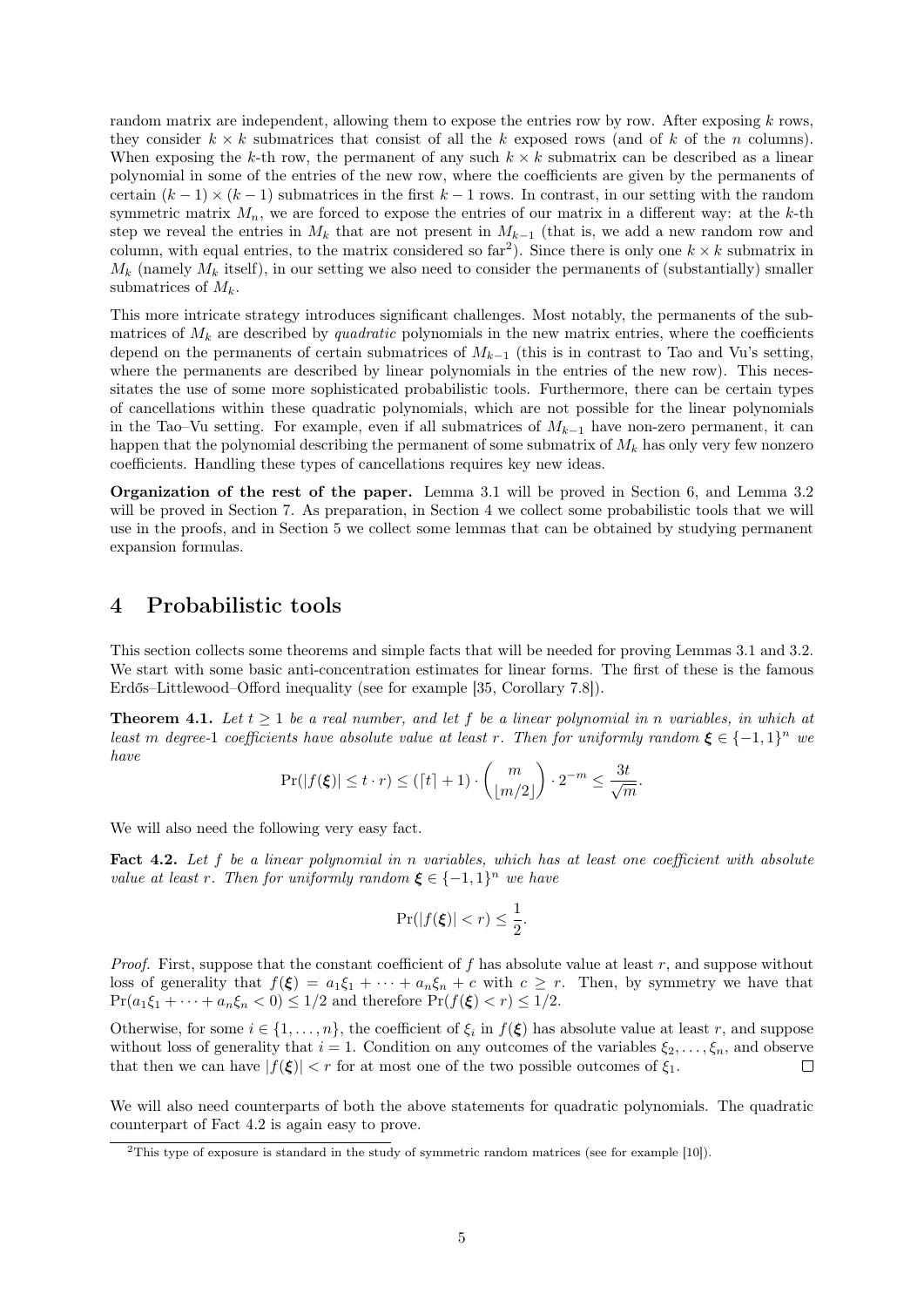Fact 4.3. Let f be a quadratic polynomial in n variables, which has at least one multilinear degree-2 coefficient with absolute value at least r. Then for uniformly random  $\xi \in \{-1,1\}^n$  we have

$$
\Pr(|f(\xi)| < r) \le \frac{3}{4}.
$$

*Proof.* We may assume that f is multilinear (every term of the form  $\xi_i^2$  can be replaced by the constant 1 without changing the behaviour of  $f(\xi)$ ). Suppose without loss of generality that the coefficient  $a_{12}$  of  $\xi_1 \xi_2$  satisfies  $|a_{12}| \geq r$ , and write  $f(\xi_1, \ldots, \xi_n) = \xi_1 \cdot (a_{12}\xi_2 + g(\xi_3, \ldots, \xi_n)) + h(\xi_2, \ldots, \xi_n)$ . Conditioning on any outcomes of  $\xi_3, \ldots, \xi_n$ , with probability at least  $1/2$  we have  $|a_{12}\xi_2 + g(\xi_3, \ldots, \xi_n)| \geq r$ . Then, conditioning on such an outcome of  $\xi_2$ , we have  $|f(\xi)| \geq r$  with probability at least 1/2.

It is more delicate to generalise the Erdős–Littlewood–Offord inequality to quadratic polynomials. For a multilinear quadratic polynomial f in the variables  $x_1, \ldots, x_n$  and for a real number  $r > 0$ , let  $G^{(r)}(f)$  be the graph with vertex set  $\{1, \ldots, n\}$  having an edge ij whenever the coefficient of  $x_i x_j$  in f has absolute value at least r. Let  $\nu(G)$  be the matching number<sup>[3](#page-5-0)</sup> of a graph G. The following is a special case of a theorem proved by Meka, Nguyen and Vu [\[23,](#page-19-21) Theorem 1.6].

<span id="page-5-2"></span>**Theorem 4.4.** Let  $r > 0$ , let f be a multilinear quadratic polynomial in n variables, and let  $\nu =$  $\nu(G^{(r)}(f)) \geq 3$ . Then for uniformly random  $\xi \in \{-1,1\}^n$  we have

$$
\Pr(|f(\xi)| \le r) \le \frac{(\log \nu)^C}{\nu^{1/2}},
$$

where C is an absolute constant.

The following concentration inequality is a special case of the Azuma–Hoeffding martingale concentration inequality, and is sometimes known as McDiarmid's inequality (see for example [\[35,](#page-20-15) Lemma 1.34]).

<span id="page-5-4"></span>**Lemma 4.5.** Let  $c > 0$  and let X be a random variable defined in terms of independent random variables  $\xi_1, \ldots, \xi_n$ , having the property that varying any individual  $\xi_i$  affects the value of X by at most c. Then for any  $t \geq 0$  we have

$$
\Pr(|X - \mathbb{E}X| \ge t) \le 2e^{-t^2/(2nc^2)}.
$$

The next inequality is a one-sided version of the Azuma–Hoeffding inequality for supermartingales (see [\[33,](#page-20-8) Lemma 2.3]).

<span id="page-5-3"></span>**Lemma 4.6.** Let  $c > 0$ . In a probability space, let  $Z_1, \ldots, Z_n$  be a sequence of random objects, and let  $W_1, \ldots, W_n$  be a sequence of random variables, such that for each k, all of  $Z_1, \ldots, Z_k, W_1, \ldots, W_k$ are fully determined by  $Z_k$ , and such that  $|W_{k+1} - W_k| \le c$  for all  $k = 1, ..., n-1$ . Suppose that the supermartingale property  $\mathbb{E}[W_{k+1}|Z_k] \leq W_k$  is satisfied for  $k = 1, \ldots, n-1$ . Then for any  $t > 0$  we have

$$
\Pr(W_n - W_1 \ge t) \le e^{-t^2/(2nc^2)}.
$$

Recall that for  $0 < p < 1$ , a Bernoulli random variable  $\chi \sim \text{Ber}(p)$  is a random variable taking values 0 and 1 with  $Pr(\chi = 1) = p$  and  $Pr(\chi = 0) = 1 - p$ . The following lemma is a version of the Chernoff concentration bound for sums of Bernoulli random variables (see for example [\[3,](#page-18-2) Theorem A.1.4]).

<span id="page-5-1"></span>**Lemma 4.7.** Let  $\chi_1, \ldots, \chi_m$  be independent Bernoulli random variables, where for each  $i = 1, \ldots, m$  we have  $\chi_i \sim \text{Ber}(p_i)$  for some  $0 \le p_i \le 1$ . Then for any  $t > 0$  the sum  $X = \chi_1 + \cdots + \chi_m$  satisfies

$$
\Pr(X - \mathbb{E}X > t) < e^{-2t^2/n} \quad \text{and} \quad \Pr(X - \mathbb{E}X < -t) < e^{-2t^2/n}.
$$

Sometimes we will encounter random variables that *stochastically dominate* a sum of Bernoulli random variables (we say that a random variable  $X$  stochastically dominates another random variable  $Y$  if there is a coupling of X and Y such that we always have  $X \geq Y$ . For example, consider a random process with  $n$  steps where each step satisfies a certain property with probability at least  $1/2$ , even when conditioning on any outcome of the previous steps. Then the number  $X$  of steps with this property stochastically dominates a sum of n independent  $\text{Ber}(1/2)$  random variables. Denoting this sum by Y, we therefore have

<span id="page-5-0"></span><sup>&</sup>lt;sup>3</sup>The matching number of a graph G is the largest number  $\nu$  such that one can find  $\nu$  disjoint edges in G.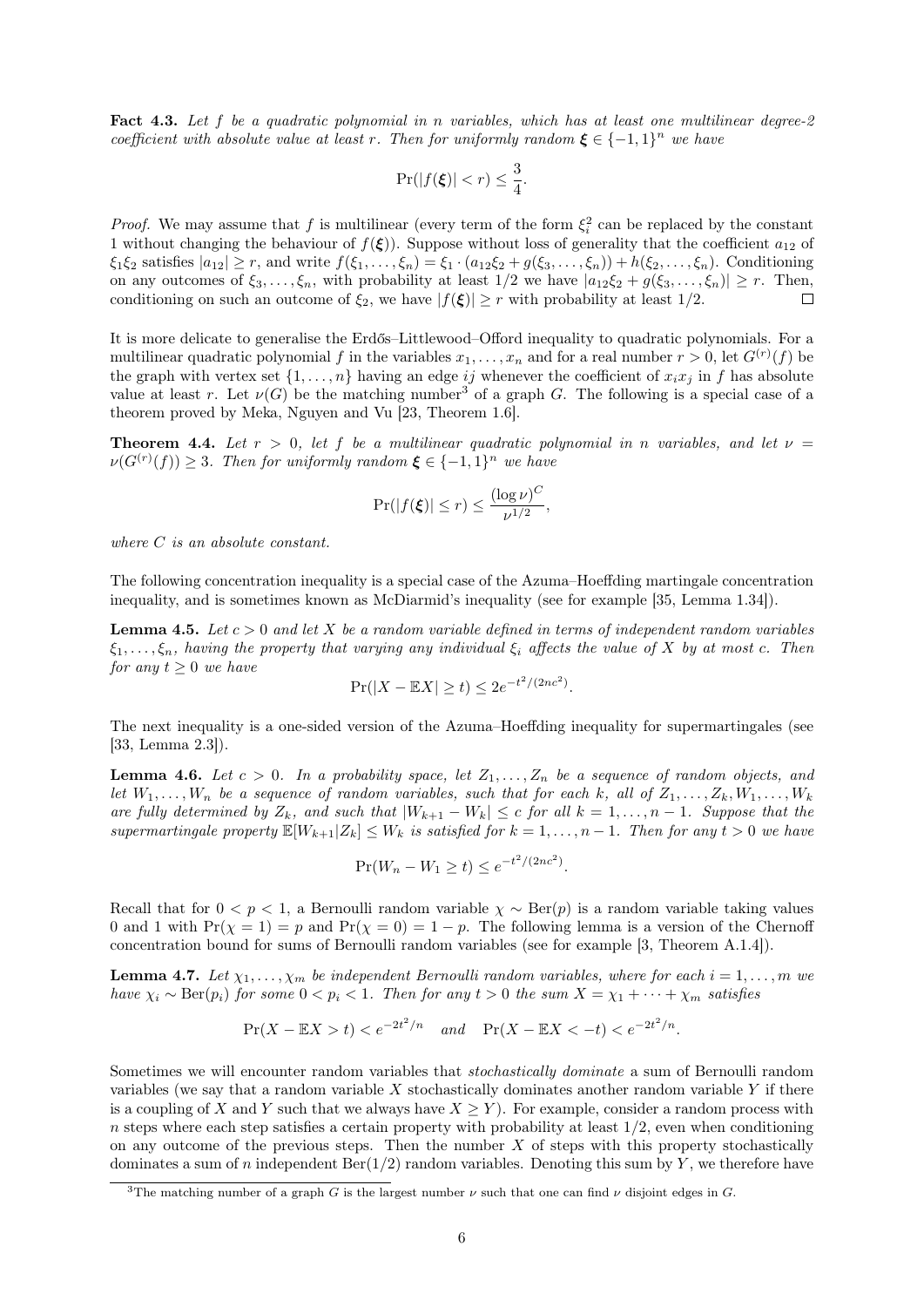$Pr(X - (n/2) < -t) \le Pr(Y - (n/2) < -t) < e^{-2t^2/n}$  for any  $t > 0$  by [Lemma 4.7.](#page-5-1) Hence we can use [Lemma 4.7](#page-5-1) to show that a random variable is very likely reasonably large if it stochastically dominates a sum of Bernoulli random variables.

Finally, the following lemma is an easy consequence of Markov's inequality (see, for example, [\[33,](#page-20-8) Lemma 2.1]).

<span id="page-6-0"></span>**Lemma 4.8.** Let  $1 > p > q > 0$ , and let  $E_1, \ldots, E_m$  be events (not necessarily independent), each of which occurs with probability at least p. Then the probability that at least qm of the events  $E_1, \ldots, E_m$ occur simultaneously is at least  $(p-q)/(1-q)$ .

### 5 Permanent expansion formulas

Just as for the determinant, it is possible to expand the permanent of a matrix in terms of permanents of submatrices. Below we record two such expansions, which we will use in the proofs of [Lemmas 3.1](#page-3-0) and [3.2.](#page-3-1)

<span id="page-6-1"></span>Fact 5.1. Let M be an  $n \times n$  matrix. Add a new row  $(x_1, \ldots, x_n)$  to obtain an  $(n + 1) \times n$  matrix M'. Then for any subsets  $A, B \subseteq \{1, ..., n\}$  with  $|B| = |A| + 1$ , we have

$$
\operatorname{per} M'[A \cup \{n+1\}, B] = \sum_{i \in B} x_i \operatorname{per} M[A, B \setminus \{i\}].
$$

For a matrix M, let  $M^{(i,j)}$  be the submatrix of M obtained by removing row i and column j.

<span id="page-6-2"></span>**Fact 5.2.** Let M be an  $n \times n$  matrix. Add a new row  $(x_1, \ldots, x_n, z)$  and a new column  $(y_1, \ldots, y_n, z)$  to obtain an  $(n + 1) \times (n + 1)$  matrix M'. Then for any subsets  $A, B \subseteq \{1, ..., n\}$  with  $|A| = |B|$ , we have

$$
\text{per } M'[A \cup \{n+1\}, B \cup \{n+1\}] = z \text{ per } M[A, B] + \sum_{i \in A, j \in B} x_j y_i \text{ per } M[A, B]^{(i,j)}.
$$

We will use [Fact 5.1](#page-6-1) in combination with the linear anti-concentration inequalities in [Fact 4.2](#page-4-1) and [The](#page-4-2)[orem 4.1,](#page-4-2) and we will use [Fact 5.2](#page-6-2) in combination with the quadratic anti-concentration inequalities in [Fact 4.3](#page-4-3) and [Theorem 4.4](#page-5-2)

Observe in particular that the formula in [Fact 5.2](#page-6-2) gives an expression for the permanent of a  $(k+1)\times(k+1)$ matrix in terms of permanents of  $(k-1) \times (k-1)$  submatrices (and one  $k \times k$  submatrix). This means that, for example, when we add a new row and column to a matrix, the size of the largest submatrix with nonzero permanent can increase by two. This observation will be crucial for the proof of [Lemma 3.2.](#page-3-1)

In the proof of [Lemma 3.2,](#page-3-1) we will apply [Fact 5.2](#page-6-2) with the symmetric matrices  $M = M_n$  and  $M' = M_{n+1}$ . That is to say,  $(x_1, \ldots, x_n, z) = (y_1, \ldots, y_n, z)$ , so the formula in [Fact 5.2](#page-6-2) can be interpreted as a quadratic polynomial in  $x_1, \ldots, x_n$  (after conditioning on the value of z). In order to apply [Fact 4.3](#page-4-3) to this polynomial, we need this polynomial to have a multilinear degree-2 coefficient with large absolute value. For this, it suffices that per  $M[A, B]^{(i,j)}$  + per  $M[A, B]^{(j,i)}$  has large absolute value for some  $i \neq j$  (with  $i, j \in A \cap B$ ). The following lemma will be useful for ensuring this condition.

<span id="page-6-3"></span>**Lemma 5.3.** Let M be an  $n \times n$  matrix and let  $A, B \subseteq \{1, ..., n\}$  be subsets with  $|A| = |B|$  such that  $M[A, B]$  is  $\lambda$ -heavy. Suppose we are given an element  $a \in B \setminus A$  and distinct elements  $b_1, b_2 \in A \setminus B$ . Then there are distinct  $i, j \in \{a, b_1, b_2\}$  such that

$$
\left| \text{per } M[A', B']^{(i,j)} + \text{per } M[A', B']^{(j,i)} \right| \ge \lambda/2,
$$

where  $A' = A \cup \{a\}$  and  $B' = (B \setminus \{a\}) \cup \{i, j\}.$ 

*Proof.* Suppose without loss of generality that per  $M[A, B] \geq \lambda$ . If we have

$$
\text{per } M[(A \setminus \{b_s\}) \cup \{a\}, (B \setminus \{a\}) \cup \{b_s\}] \ge -\lambda/2
$$

for some  $s \in \{1,2\}$ , then we can take  $i = b_s$  and  $j = a$ . Indeed, then we have  $A' = A \cup \{a\}$  and  $B' = B \cup \{b_s\}$ , and obtain per  $M[A', B']^{(i,j)}$  + per  $M[A', B']^{(j,i)} \geq (-\lambda/2) + \lambda = \lambda/2$ .

Otherwise, if there is no such  $s \in \{1,2\}$ , we can take  $i = b_1$  and  $j = b_2$ . Then we have  $A' = A \cup \{a\}$  and  $B' = (B \setminus \{a\}) \cup \{b_1, b_2\}$ , and obtain per  $M[A', B']^{(i,j)}$  + per  $M[A', B']^{(j,i)} < (-\lambda/2) + (-\lambda/2) = -\lambda$ .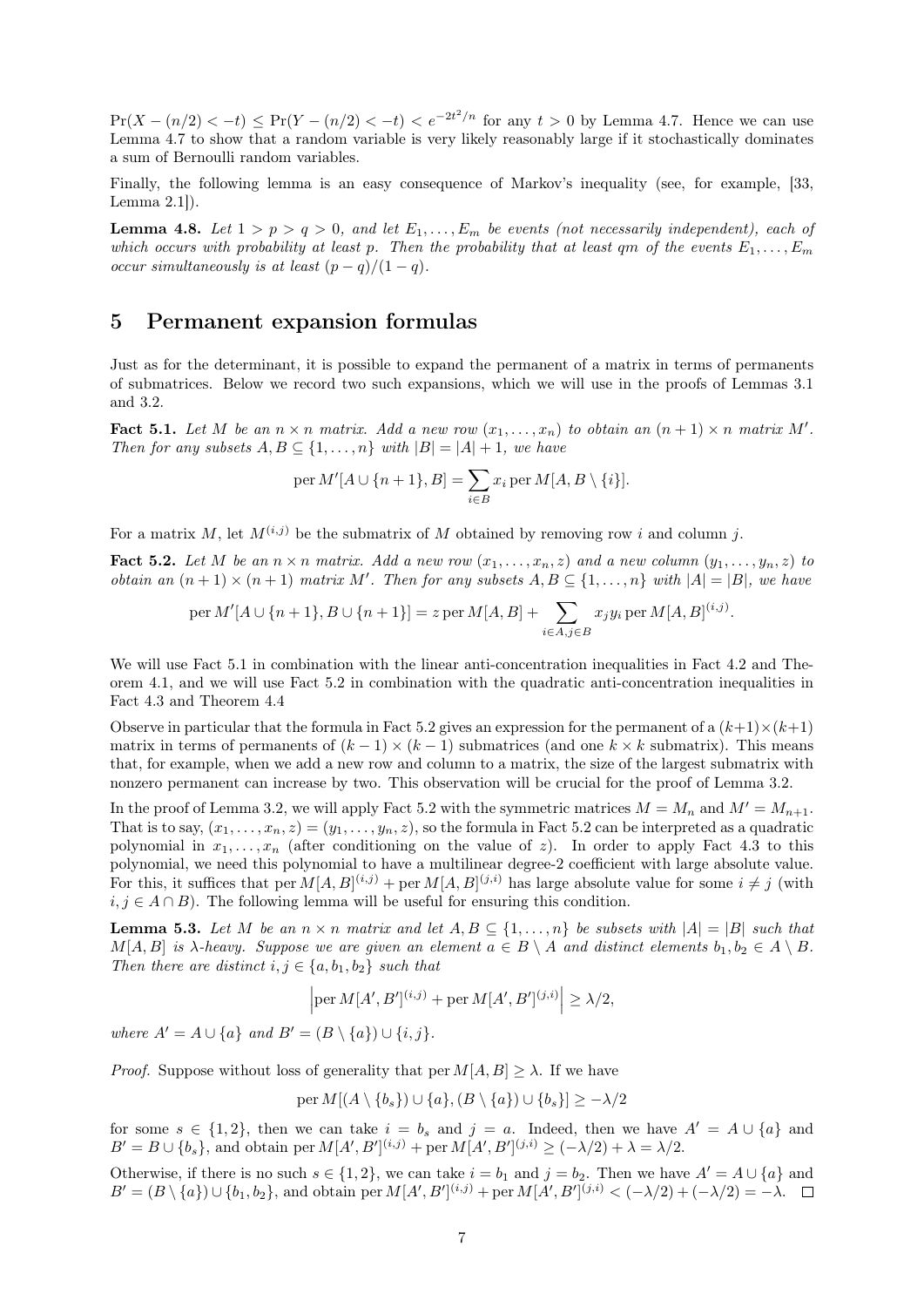We end this section with two simple lemmas that illustrate how to apply [Facts 5.1](#page-6-1) and [5.2](#page-6-2) and [Lemma 5.3](#page-6-3) to "grow" heavy minors in a random symmetric matrix. Recall that  $M_n$  is a random symmetric matrix, and that  $M_{n-1}$  contains the first  $n-1$  rows and columns of  $M_n$ .

<span id="page-7-4"></span>**Lemma 5.4.** Consider  $A, B \subseteq \{1, ..., n-1\}$  with  $|A| = |B|$ , and fix any nonempty  $I \subseteq \{1, ..., n-1\} \setminus B$ . Consider any outcome M of  $M_{n-1}$  such that  $M[A, B]$  is  $\lambda$ -heavy, for some  $\lambda > 0$ . Then

$$
\Pr(M_n[A \cup \{n\}, B \cup \{i\}] \text{ is } \lambda \text{-heavy for some } i \in I \mid M_{n-1} = M) \ge 1 - 2^{-|I|}.
$$

*Proof.* We condition on  $M_{n-1} = M$ . Let  $x_1, \ldots, x_n$  be the entries in the last row of  $M_n$ . Let us also condition on any outcome of the variables  $x_b$  for  $b \in B$ . Now, by [Fact 5.1,](#page-6-1) for each  $i \in I$  we have

$$
\text{per } M_n[A \cup \{n\}, B \cup \{i\}] = x_i \text{ per } M_{n-1}[A, B] + \sum_{b \in B} x_b \text{ per } M_{n-1}[A, (B \cup \{i\}) \setminus \{b\}].
$$

Since  $|\text{per }M_{n-1}[A,B]| \geq \lambda$ , each  $i \in I$  satisfies the desired condition  $|\text{per }M_n[A\cup\{n\},B\cup\{i\}]| \geq \lambda$ with probability at least  $1/2$ , and (by our conditioning on the variables  $x_b$  for  $b \in B$ ) this happens independently for all  $i \in I$ .  $\Box$ 

<span id="page-7-2"></span>**Lemma 5.5.** Consider  $A, B \subseteq \{1, ..., n-1\}$  with  $|A| = |B|$ , and consider an outcome M of  $M_{n-1}$  such that  $M[A, B]$  is  $\lambda$ -heavy, for some  $\lambda > 0$ . Then for any  $a \in B \setminus A$  and any distinct  $b_1, b_2 \in A \setminus B$ , we can choose distinct  $i, j \in \{a, b_1, b_2\}$  such that

$$
Pr(M_n[A \cup \{a, n\}, (B \setminus \{a\}) \cup \{i, j, n\}] \text{ is } (\lambda/2) \text{-}heavy \mid M_{n-1} = M) \geq \frac{1}{4}.
$$

*Proof.* Let us condition on  $M_{n-1} = M$ . By [Lemma 5.3,](#page-6-3) we can choose distinct  $i, j \in \{a, b_1, b_2\}$  such that

<span id="page-7-1"></span>
$$
\left| \operatorname{per} M_{n-1}[A', B']^{(i,j)} + \operatorname{per} M_{n-1}[A', B']^{(j,i)} \right| \ge \lambda/2, \tag{5.1}
$$

where  $A' = A \cup \{a\}$  and  $B' = (B \setminus \{a\}) \cup \{i, j\}$ . Note that  $\{i, j\} \subseteq \{a, b_1, b_2\} \subseteq A'$  and that clearly  ${i,j}\subseteq B'.$ 

Now, per  $M_n[A\cup \{a, n\}, (B\setminus \{a\})\cup \{i, j, n\}] =$  per  $M_n[A'\cup \{n\}, B'\cup \{n\}]$ , so it suffices to show that with probability at least 1/4 we have  $|\operatorname{per} M_n[A' \cup \{n\}, B' \cup \{n\}]| \geq \lambda/2$ .

Let  $(x_1, \ldots, x_{n-1}, z)$  be the random entries of the last row (and the last column) of  $M_n$ . By [Fact 5.2,](#page-6-2) we have

$$
\text{per } M_n[A' \cup \{n\}, B' \cup \{n\}] = z \text{ per } M_{n-1}[A', B'] + \sum_{k \in A', \ell \in B'} x_k x_\ell \text{ per } M_{n-1}[A', B']^{(k, \ell)}.
$$

Note that this is a quadratic polynomial in the variables  $x_1, \ldots, x_{n-1}, z$ , and the coefficient of  $x_i x_j$  is precisely per  $M_{n-1}[A',B']^{(i,j)}$  + per  $M_{n-1}[A',B']^{(j,i)}$ . Recalling  $i \neq j$  and [\(5.1\),](#page-7-1) [Fact 4.3](#page-4-3) now implies that  $Pr(|\text{per }M_n[A' \cup \{n\}, B' \cup \{n\}| < \lambda/2) \leq 3/4$ . This finishes the proof of [Lemma 5.5.](#page-7-2)  $\Box$ 

#### <span id="page-7-0"></span>6 Proof of [Lemma 3.1:](#page-3-0) growing a single heavy submatrix

In this section we prove [Lemma 3.1.](#page-3-0) Recall that  $L = |(\log n)/10|$  and that  $X, Y \subseteq \{1, ..., n\}$  are disjoint subsets with  $|X| = L$  and  $|Y| = 3L$ . By reordering the rows and columns, we can assume without loss of generality that  $X = \{1, ..., L\}$  and  $Y = \{n - 3L + 1, ..., n\}.$ 

[Lemma 3.1](#page-3-0) will be a consequence of the following two lemmas. The first of these lemmas is itself a weaker version of [Lemma 3.1](#page-3-0) (it also produces a heavy submatrix, but with less control over where it lies, and not with dimensions as close to  $n \times n$ ).

<span id="page-7-3"></span>**Lemma 6.1.** For any fixed  $0 < \delta < 1/16$ , the following holds for all integers  $n \in \mathbb{N}$  that are sufficiently large with respect to  $\delta$ . Let  $\lambda = n^{(1/2 - 8\delta)n}$  and suppose that  $R \in \mathbb{N}$  satisfies  $\delta n \le R \le 2\delta n$ . Then with probability at least  $1-e^{-\delta^2 n}$  there is a subset  $B\subseteq\{1,\ldots,n\}$  of size  $n-R$  such that  $M_n[\{R+1,\ldots,n\},B]$ is  $\lambda$ -heavy.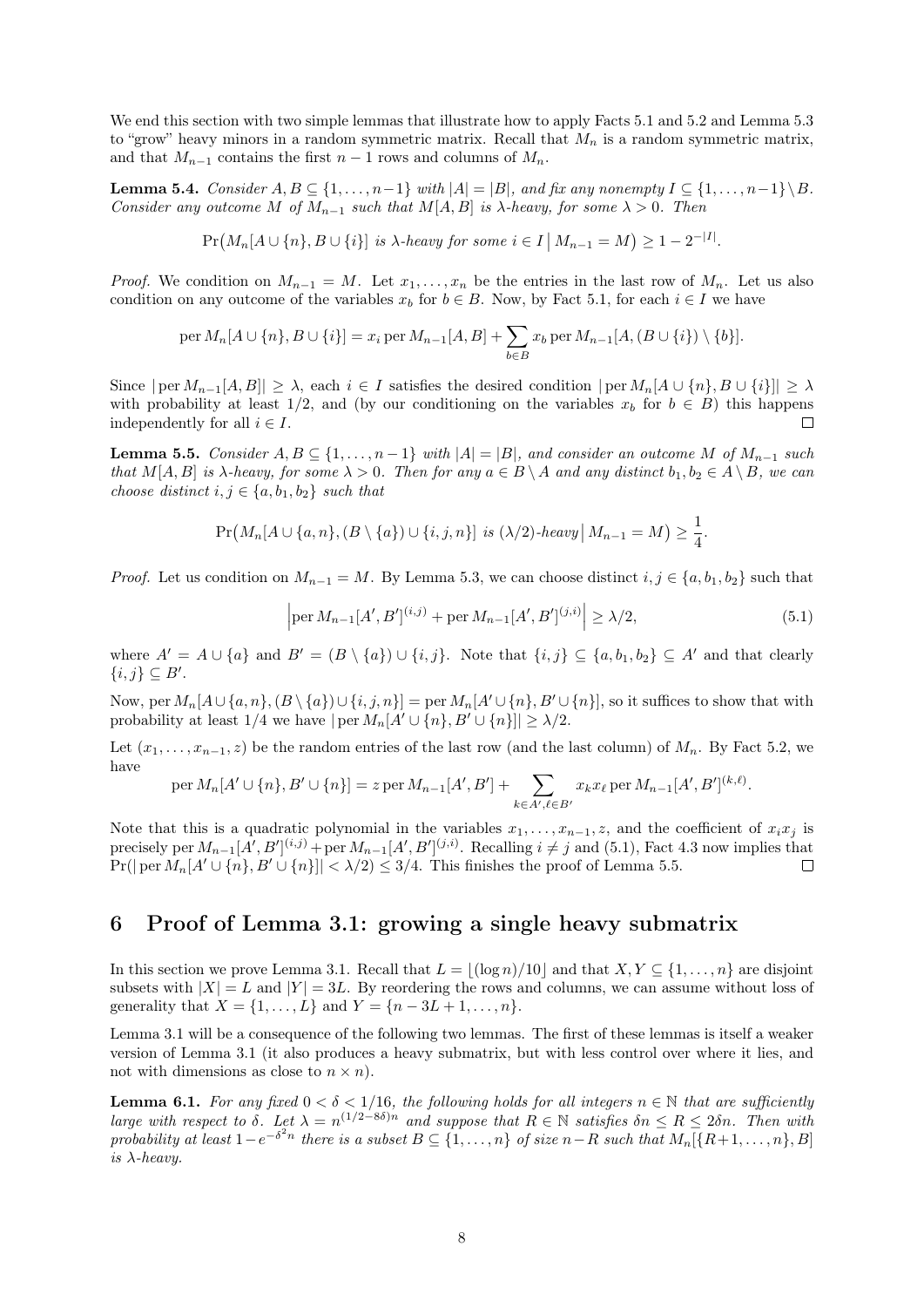To prove [Lemma 6.1](#page-7-3) we adapt an argument in Tao and Vu's work [\[33\]](#page-20-8), simultaneously tracking the propagation and growth of many heavy submatrices.

Our second lemma takes a heavy submatrix of a certain form with dimensions reasonably close to  $n \times n$ , and produces a slightly less heavy submatrix with dimensions much closer to  $n \times n$ , whose row and column sets satisfy the desired conditions in [Lemma 3.1](#page-3-0) (recall that we are assuming that  $X = \{1, \ldots, L\}$  and  $Y = \{n-3L+1,\ldots,n\}$ . To be more precise, we actually start with a submatrix contained inside the  $n' \times n'$  matrix  $M_{n'}$  for some n' slightly smaller than n, and, conditioning on the outcome of  $M_{n'}$ , we only use the randomness from the additional rows and columns exposed when extending  $M_{n'}$  to  $M_n$ 

<span id="page-8-0"></span>**Lemma 6.2.** There is an absolute constant  $c > 0$  such that the following holds for all sufficiently large integers  $n \in \mathbb{N}$ . Consider  $\lambda > 0$  and integers L and R satisfying  $(\log n)/20 < L < L^2 < R <$  $(n-5L^2-3L)/9$ , and let  $n' = n-8R-5L^2-3L$  and  $\lambda' = \lambda/2^{R-L}$ . Condition on an outcome of  $M_{n'}$  for which there is a subset  $B \subseteq \{1, \ldots, n'\}$  of size  $n' - R$  such that  $M_{n'}[\{R+1, \ldots, n'\}, B]$  is  $\lambda$ -heavy. Then with probability at least  $1-(1/8)\cdot n^{-c}$ , there is a set B' of size  $n-L$  with  $\{1,\ldots,n-3L\} \subseteq B' \subseteq \{1,\ldots,n\}$ , such that  $M_n[\{L+1,\ldots,n\},B']$  is  $\lambda'$ -heavy.

It is now easy to deduce [Lemma 3.1](#page-3-0) from the two lemmas above.

*Proof of [Lemma 3.1.](#page-3-0)* Let  $c > 0$  be the constant in [Lemma 6.2.](#page-8-0) Recall that we are considering some  $\varepsilon > 0$  and that we are assuming that n is sufficiently large with respect to  $\varepsilon$ . Then in particular  $L = |(\log n)/10| > (\log n)/20$ . As mentioned at the beginning of this section, we may assume that  $X = \{1, \ldots, L\}$  and  $Y = \{n - 3L + 1, \ldots, n\}.$ 

Let  $\delta = \varepsilon/32$ , and  $R = \lceil \delta n \rceil$ , and note that by our assumption that n is large with respect to  $\varepsilon$ we have  $L < L^2 < R < (n - 5L^2 - 3L)/9$ . Now let  $n' = n - 8R - 5L^2 - 3L \ge (1 - 9\delta)n$  and  $\lambda = (n')^{(1/2 - 8\delta)n'} \ge n^{(1/2 - 15\delta)n}$  (again recalling that we assume *n* to be large with respect to  $\varepsilon$ ). Note that then  $\delta n' \leq R \leq 2\delta n'$ .

By [Lemma 6.1,](#page-7-3) with probability at least  $1 - e^{-\delta^2 n'} \ge 1 - (1/8) \cdot n^{-c}$  (for *n* sufficiently large with respect to  $\varepsilon$ ) there is a subset  $B \subseteq \{1, \ldots, n'\}$  of size  $n' - R$  such that  $M_{n'}[\{R + 1, \ldots, n'\}, B]$  is  $\lambda$ -heavy. Then by [Lemma 6.2](#page-8-0) and our choice of c, with probability at least  $1 - (1/8) \cdot n^{-c}$  there is a set B' of size  $n - L$  with  $\{1, \ldots, n - 3L\} \subseteq B' \subseteq \{1, \ldots, n\}$  such that  $M_n[\{L + 1, \ldots, n\}, B']$  is  $\lambda'$ -heavy, where  $\lambda' = \lambda/2^{R-L} \geq n^{(1/2-15\delta)n}/2^{\delta n} \geq n^{(1/2-16\delta)n} = n^{(1-\varepsilon)n/2}$ . Thus, the total probability that such a set B' exists is at least  $1 - (1/4) \cdot n^{-c}$ , as desired.  $\Box$ 

[Lemma 6.1](#page-7-3) will be proved in [Subsection 6.1](#page-8-1) and [Lemma 6.2](#page-8-0) will be proved in [Subsection 6.2.](#page-11-0)

#### <span id="page-8-1"></span>6.1 Proof of [Lemma 6.1:](#page-7-3) propagation of heavy submatrices

In this subsection we prove [Lemma 6.1,](#page-7-3) adapting an argument from [\[33\]](#page-20-8) to simultaneously track the propagation and growth of heavy submatrices as we expose more rows and columns of our random matrix. Roughly speaking, at each step we track submatrices of a certain form (with dimension growing by 1 at each step). At a given step, if we are guaranteed that many of our submatrices under consideration are heavy, then it is extremely likely that at the next step there will also be reasonably many heavy submatrices of the desired form. Moreover, depending on the structure of our random matrix at this step, one of the following is true, which will likely improve our situation in one of two ways. Either we have a good chance to dramatically increase the number of heavy submatrices in the next step, or we have a (very) good chance to have many submatrices in the next step which are much heavier than before. [Lemma 6.3](#page-8-2) below makes this precise.

<span id="page-8-2"></span>After having proved [Lemma 6.3,](#page-8-2) we will deduce [Lemma 6.1](#page-7-3) by iteratively applying [Lemma 6.3,](#page-8-2) adding a new row and a new column to our random matrix at every step. Most likely, there will be many steps where our situation improves in one of the two ways described above. However, there is an upper bound for the number of heavy submatrices that we can have at the end of the process (simply by counting the total number of submatrices of the form that we consider). Hence the first type of improvement, which significantly increases the number of heavy submatrices, cannot occur too many times. So, among the two ways we can "improve the situation", the second type of improvement must happen most of the time. This means that during our process we get submatrices that are more and more heavy, and at the end we find a reasonably large number of very heavy submatrices in our final matrix  $M_n$  (in fact, we only need one such very heavy submatrix).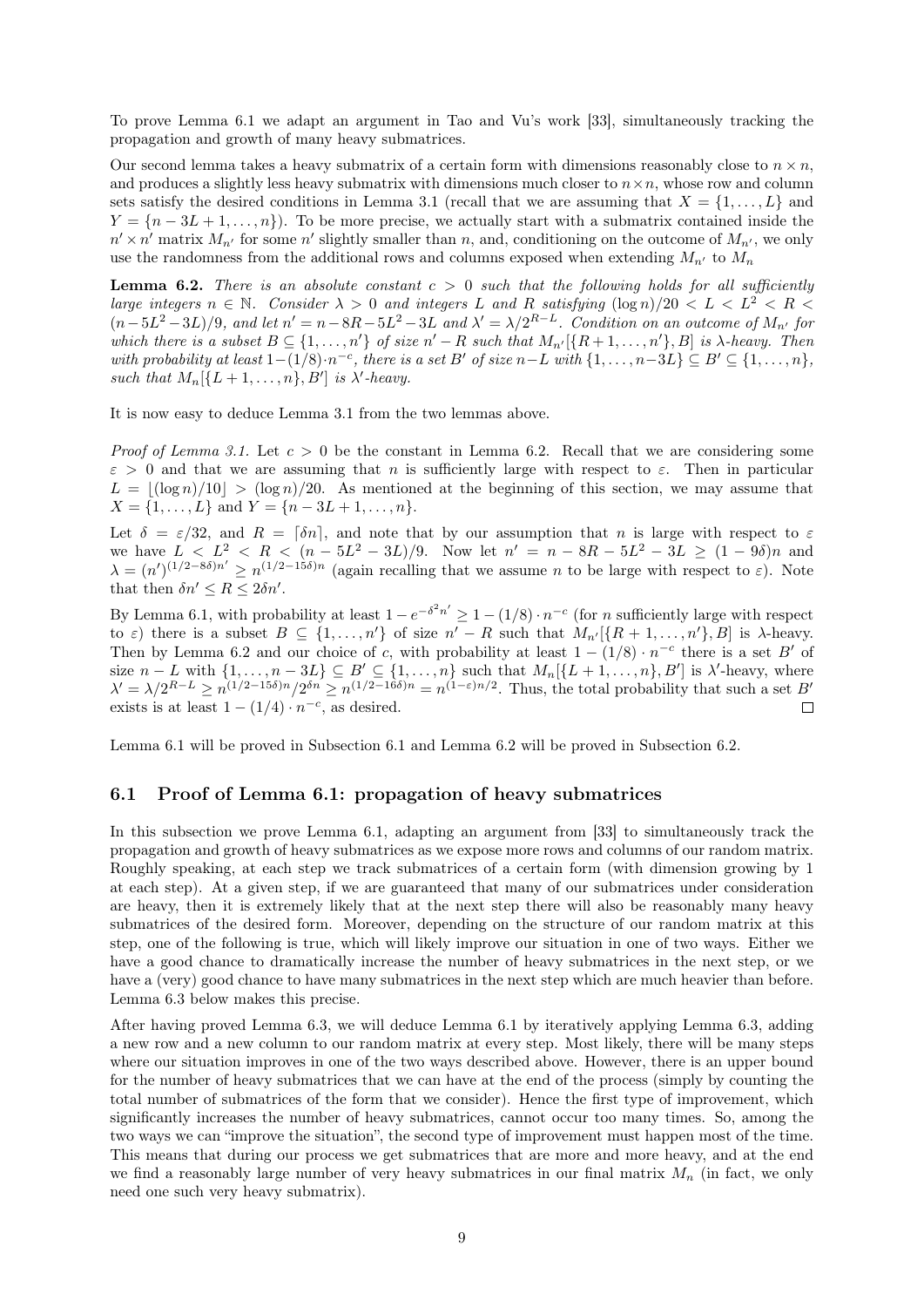**Lemma 6.3.** Fix  $R, n \in \mathbb{N}$ . For  $k \in \mathbb{N}$  and real numbers  $N > 0$  and  $\lambda > 0$ , let  $E(k, N, \lambda)$  denote the event that there are at least N different subsets  $B \subseteq \{1, \ldots, k+R\}$  with  $|B| = k$  such that the matrix  $M_{k+R}[\{R+1,\ldots,k+R\},B]$  is  $\lambda$ -heavy.

Then for any  $k \in \mathbb{N}$  with  $k + R \leq n$ , and any real numbers  $0 < \delta < 1/2$  as well as  $K > 1$ ,  $\lambda > 0$  and  $N > 0$ , there is a partition  $E(k, N, \lambda) = E'(k, N, \lambda) \cup E''(k, N, \lambda)$  of the event  $E(k, N, \lambda)$  such that the following holds. Let  $N^+ = RN/(8K)$ ,  $N^- = RN/(8n)$  and  $\lambda^+ = K^{1/2-\delta}\lambda$ , and let  $M, M', M''$  be any possible outcomes of  $M_{k+R}$  satisfying  $E(k, N, \lambda)$ ,  $E'(k, N, \lambda)$  and  $E''(k, N, \lambda)$  respectively. Then

<span id="page-9-3"></span><span id="page-9-2"></span><span id="page-9-1"></span>
$$
\Pr(E(k+1, N^-, \lambda) \, | \, M_{k+R} = M) \ge 1 - 2e^{-R/8}.\tag{6.1}
$$

$$
\Pr(E(k+1, N^+, \lambda) \, | \, M_{k+R} = M') \ge 1/3. \tag{6.2}
$$

$$
\Pr(E(k+1, N^-, \lambda^+) \, \big| \, M_{k+R} = M'') \ge 1 - 4K^{-\delta}.\tag{6.3}
$$

*Proof.* We may assume without loss of generality that  $N > 0$  is an integer (indeed, otherwise we can replace N by  $[N]$ , noting that the statement for  $[N]$  implies the statement for N).

Let  $x_1, \ldots, x_{k+R+1}$  be the entries in the last row of  $M_{k+R+1}$ . For subsets  $B \subseteq B' \subseteq \{1, \ldots, k+R\}$  with sizes k and  $k + 1$  respectively, we say that B is a parent of B' and that B' is a child of B. For a subset  $B' \subseteq \{1, \ldots, k + R\}$  of size  $k + 1$ , note that by [Fact 5.1](#page-6-1) we have

<span id="page-9-0"></span>
$$
\text{per } M_{k+R+1}[\{R+1,\ldots,k+R+1\},B'] = \sum_{B} \text{per } M_{k+R}[\{R+1,\ldots,k+R\},B] \cdot x_{B'\setminus B},\tag{6.4}
$$

where the sum is over all parents B of B' (here, with slight abuse of notation we write  $x_{\{i\}}$  instead of  $x_i$ for  $i \in \{1, ..., k + R\}$ .

For each outcome of  $M_{k+R}$  such that  $E(k, N, \lambda)$  holds, let us fix subsets  $B_1, \ldots, B_N$  as in the definition of  $E(k, N, \lambda)$ . Note that we always have  $|\text{per } M_{k+R}[\{R+1, \ldots, k+R\}, B_i]| \geq \lambda$  for  $i = 1, \ldots, N$ .

Furthermore, for each outcome of  $M_{k+R}$  satisfying  $E(k, N, \lambda)$ , let  $S_q$  denote the collection of subsets of  $\{1,\ldots,k+R\}$  of size  $k+1$  which have exactly q parents among the sets  $B_1,\ldots,B_N$ , and let  $S=S_1\cup\cdots\cup S_n$ be the collection of all such subsets which have at least one parent among  $B_1, \ldots, B_N$ . Furthermore, let  $S_{\geq K} = S_{[K]} \cup \cdots \cup S_n$  be the collection of all such subsets which have at least K parents among  $B_1,\ldots,B_N$ . We say that  $B' \in S$  is  $\lambda'$ -heavy for some  $\lambda' > 0$  if  $M_{k+R+1}[\{R+1,\ldots,k+R+1\},B']$  is  $\lambda$ '-heavy.

Since each of the sets  $B_1, \ldots, B_N$  is a parent of exactly R different sets  $B' \in S$ , a double-counting argument shows that we have

$$
\sum_{q=1}^{n} q|S_q| = RN
$$

for each outcome of  $M_{k+R}$  such that  $E(k, N, \lambda)$  holds.

Now, let  $E'(k, N, \lambda) \subseteq E(k, N, \lambda)$  be the event that  $\sum_{q \leq K} q|S_q| \geq RN/2$ , and condition on any outcome M' of  $M_{k+R}$  satisfying  $E'(k, N, \lambda)$ . Note that we then have  $|S| \geq \sum_{q \leq K} |S_q| > RN/(2K)$ . Furthermore note that for each  $B' \in S$ , at least one of the terms per  $M_{k+R}[\{R+1,\ldots,k+R\},B]$  on the left-hand side of [\(6.4\)](#page-9-0) has absolute value at least  $\lambda$  (since B' has at least one parent among  $B_1, \ldots, B_N$ ). Hence, by [Fact 4.2,](#page-4-1) each  $B' \in S$  is  $\lambda$ -heavy with probability at least 1/2, and [\(6.2\)](#page-9-1) follows from Markov's inequality (to be precise, it follows from [Lemma 4.8](#page-6-0) applied with  $p = 1/2$  and  $q = 1/4$ ).

On the other hand, let  $E''(k, N, \lambda) = E(k, N, \lambda) \setminus E'(k, N, \lambda)$  be the complementary event to  $E'(k, N, \lambda)$ within  $E(k, N, \lambda)$ , i.e. the event that  $\sum_{q \geq K} q|S_q| > RN/2$ . Condition on any outcome M'' of  $M_{k+R}$ satisfying  $E''(k, N, \lambda)$ , and note that then  $|\overline{S}_{\geq K}| \geq RN/(2n)$ . Also note that for each  $B' \in S_{\geq K}$ , at least K of the terms per  $M_{k+R}[\{R+1,\ldots,k+R\},\overline{B}]$  on the left-hand side of [\(6.4\)](#page-9-0) have absolute value at least λ. Hence, by the Erdős–Littlewood–Offord inequality (specifically, [Theorem 4.1,](#page-4-2) applied with  $m = K$ ,  $r = \lambda$  and  $t = K^{1/2-\delta}$ , each  $B' \in S_{\geq K}$  is  $\lambda^+$ -heavy with probability at least  $1 - 3K^{-\delta}$ . Then, [\(6.3\)](#page-9-2) follows from Markov's inequality (specifically, we apply [Lemma 4.8](#page-6-0) with  $p = 1 - 3K^{-\delta}$  and  $q = 1/4$ ).

Finally, to prove [\(6.1\),](#page-9-3) let us condition on any outcome M of  $M_{k+R}$  satisfying  $E(k, N, \lambda)$ . Say that for  $i = 1, \ldots, N$ , the set  $B_i$  is good if at least  $R/4$  of its R children  $B' \in S$  are  $\lambda$ -heavy. We claim that each  $B_i$  is good with probability at least  $1 - e^{-R/8}$ . Indeed, consider some fixed  $i \in \{1, ..., N\}$ , and condition on any outcome of the variables  $x_b$  for  $b \in B_i$ . Now for each child  $B' \in S$  of  $B_i$ , the sum in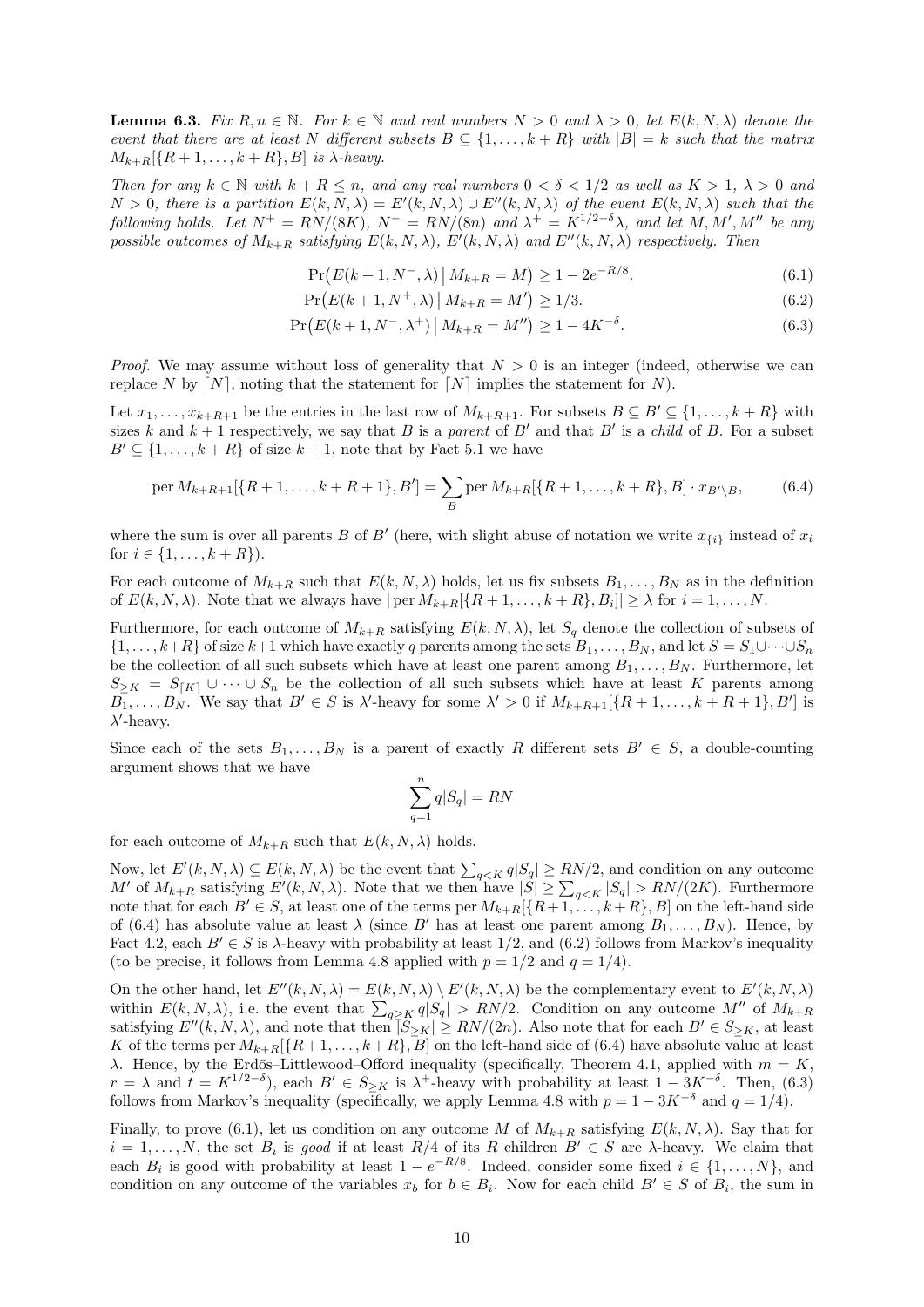[\(6.4\)](#page-9-0) depends only on the outcome of  $x_{B\setminus B_i}$  (since for all other elements of  $b \in B'$  the corresponding variable  $x_b$  has already been fixed). Since  $|\text{per } M_{k+R}[\{R+1,\ldots,k+R\},B_i]| \geq \lambda$ , each child  $B' \in S$  of  $B_i$  is  $\lambda$ -heavy with probability at least 1/2, independently for all children  $B' \in S$ . So, by the Chernoff bound [\(Lemma 4.7\)](#page-5-1), the set  $B_i$  is indeed good with probability at least  $1 - e^{-2(R/4)^2/R} = 1 - e^{-R/8}$ , as claimed.

Now, by Markov's inequality (specifically, [Lemma 4.8,](#page-6-0) applied with  $p = 1 - e^{-R/8}$  and  $q = 1/2$ ), with probability at least  $1 - 2e^{-R/8}$  at least  $N/2$  of the sets  $B_1, \ldots, B_N$  are good. Whenever this is the case, there are at least  $(N/2) \cdot (R/4)/n = RN/(8n)$  different  $\lambda$ -heavy sets  $B' \in S$  (since each such set  $B' \in S$ is a child of at most  $k + 1 \leq n$  different sets  $B_i$ ). This proves [\(6.1\).](#page-9-3)  $\Box$ 

Now we deduce [Lemma 6.1.](#page-7-3)

*Proof of [Lemma 6.1.](#page-7-3)* As in the lemma statement, let  $0 < \delta < 1/16$  and assume that  $n \in \mathbb{N}$  is sufficiently large with respect to  $\delta$  (sufficiently large to satisfy certain inequalities later in the proof). Let  $R \in \mathbb{N}$ be an integer satisfying  $\delta n \leq R \leq 2\delta n$ , and let  $K = n^{1-\delta}$ . Furthermore, recall the notation from the statement of [Lemma 6.3.](#page-8-2) We define random sequences  $N_1, \ldots, N_{n-R}$  and  $\lambda_1, \ldots, \lambda_{n-R}$  of positive real numbers by an iterative process. Let  $N_1 = \lambda_1 = 1$  and for each  $1 \le k \le n - R - 1$  define  $N_{k+1}$  and  $\lambda_{k+1}$ as follows:

- (i) if  $E'(k, N_k, \lambda_k)$  and  $E(k+1, N_k^+, \lambda_k)$  both hold, then let  $N_{k+1} = N_k^+$  and  $\lambda_{k+1} = \lambda_k$ ;
- (ii) if  $E''(k, N_k, \lambda_k)$  and  $E(k+1, N_k^-, \lambda_k^+)$  both hold, then let  $N_{k+1} = N_k^-$  and  $\lambda_{k+1} = \lambda_k^+$ ;
- (iii) if neither (i) nor (ii) holds, but  $E(k, N_k, \lambda_k)$  and  $E(k+1, N_k^-, \lambda_k)$  both hold, then let  $N_{k+1} = N_k^$ and  $\lambda_{k+1} = \lambda_k$ ;
- (iv) otherwise, abort (and then our sequences are not well-defined).

Note that the event  $E(1, N_1, \lambda_1)$  always holds. If we do not abort at any point in the above process, then  $E(k, N_k, \lambda_k)$  holds for each k, and in particular there is a subset  $B \subseteq \{1, \ldots, n\}$  of size  $|B| = n - R$  such that  $M_n[\{R+1,\ldots,n\},B]$  is  $\lambda_{n-R}$ -heavy. Thus, in order for the desired event in [Lemma 6.1](#page-7-3) to hold, it is sufficient that the process does not abort and that  $\lambda_{n-R} \geq n^{(1/2-8\delta)n}$ . We will show that this happens with probability at least  $1 - e^{-\delta^2 n}$ .

The main observation is that case (i) cannot occur too many times, simply because it is not possible for  $N_k$  to ever be larger than  $2^n$ . Roughly speaking, it will follow from this observation and [\(6.2\)](#page-9-1) that  $E'(k, N_k, \lambda_k)$  is unlikely to occur too many times. This will then imply that case (ii) is likely to occur many times, meaning that  $\lambda_{n-R}$  is large.

<span id="page-10-0"></span>**Claim 6.4.** Case (i) in the above process occurs for fewer than  $\delta n$  different values of k.

*Proof.* Note that whenever (i) holds, we have  $N_{k+1}/N_k = N_k^+/N_k = R/(8K) \ge \delta n/8n^{1-\delta} = n^{\delta}/8$ . On the other hand, whenever (ii) or (iii) holds, we have  $N_{k+1}/N_k = N_k^-/N_k = R/(8n) \ge \delta n/8n = \delta/8$ . Now suppose for the purpose of contradiction that (i) holds for at least  $\delta n$  different k, and let us define  $m = k + 1$  for the last such value k. Note that then we have

$$
N_m \ge (n^{\delta}/8)^{\delta n} \cdot (\delta/8)^{m-\delta n} \ge n^{\delta^2 n} \cdot (\delta/8)^m \ge n^{\delta^2 n} \cdot (\delta/8)^n > 2^n
$$

for sufficiently large n. On the other hand, by our choice of m, case (i) holds for  $k = m - 1$ , and so in particular the event  $E(k+1, N_k^+, \lambda_k) = E(m, N_m, \lambda_m)$  holds. This means that there are at least  $N_m > 2^n$ different subsets  $B \subseteq \{1, \ldots, m+R\} \subseteq \{1, \ldots, n\}$  satisfying the conditions in the definition of the event  $E(m, N_m, \lambda_m)$ . But this is clearly a contradiction, since the total number of subsets of  $\{1, \ldots, n\}$  is only  $2^n$ .  $\Box$ 

The next observation is that if case (ii) occurs many times, then we are done.

Claim 6.5. If we do not abort at any point, and case (ii) occurs for at least  $n - 12\delta n$  different values of k, then  $\lambda_{n-R} \geq n^{(1/2 - 8\delta)n}$ .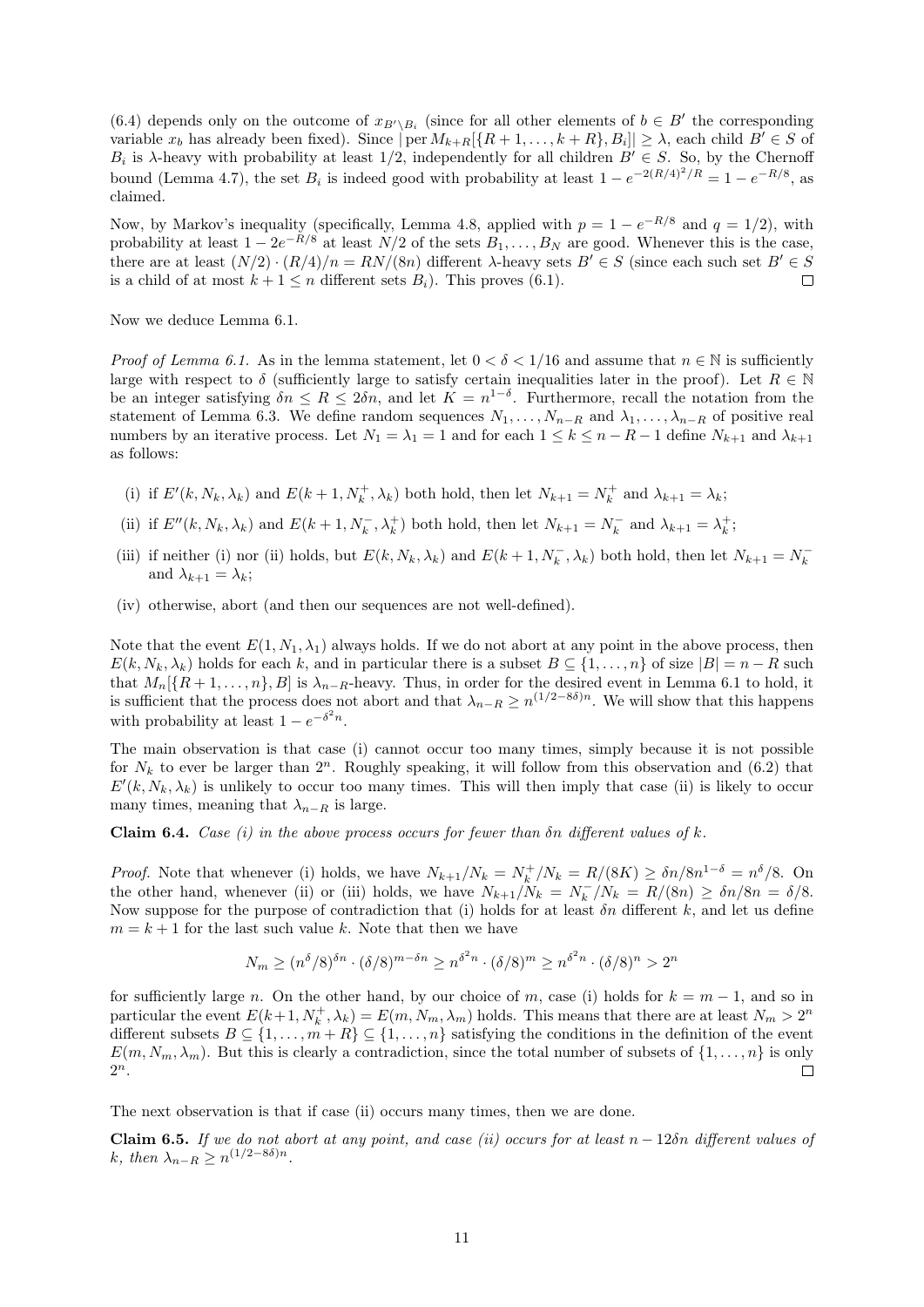*Proof.* Whenever (ii) holds, we have  $\lambda_{k+1}/\lambda_k = \lambda_k^+/\lambda_k = K^{1/2-\delta}$ . On the other hand, whenever (i) or (iii) holds, we have  $\lambda_{k+1} = \lambda_k$ . So, if case (ii) occurs for at least  $n - 12\delta n$  values of k, then

$$
\lambda_{n-R} \ge (K^{1/2-\delta})^{n-12\delta n} \ge n^{(1-\delta)\cdot(1/2-\delta)\cdot(n-12\delta n)} \ge n^{(1/2-2\delta)\cdot(n-12\delta n)} \ge n^{(1/2-8\delta)n}.
$$

It now suffices to show that with probability at least  $1 - e^{-\delta^2 n}$ , we do not abort and case (ii) occurs at least  $n - 12\delta n$  times. To this end, we define an auxiliary random process  $W_1, \ldots, W_{n-R}$  that evolves in parallel with  $N_1, \ldots, N_{n-R}$  and  $\lambda_1, \ldots, \lambda_{n-R}$ . Namely, let  $W_1 = 0$ , and for  $1 \le k \le n-R-1$  let

$$
W_{k+1} = W_k + (1 - \delta) - \begin{cases} 3 & \text{in case (i)}, \\ 1 & \text{in case (ii)}, \\ 0 & \text{in case (iii) or (iv)}. \end{cases}
$$

Furthermore, if case (iv) occurs then let  $W_{k+2} = W_{k+3} = \cdots = W_{n-R}$  all be equal to the value of  $W_{k+1}$ just defined (that is to say, we "freeze" the value of  $W_k$  after the process aborts).

Note that  $W_1, \ldots, W_k$  are fully determined by the random matrix  $M_{k+R}$  (which also determines its submatrices  $M_{R+1}, \ldots, M_{k+R}$ . Moreover, this defines a supermartingale, in the sense that  $\mathbb{E}[W_{k+1}|M_{k+R}] \leq$  $W_k$  for each k (provided n is sufficiently large). To see this, consider any outcome of  $M_k$  for which we have not yet aborted (meaning in particular that the event  $E(k, N_k, \lambda_k) = E'(k, N_k, \lambda_k) \cup E''(k, N_k, \lambda_k)$ holds). If  $E'(k, N_k, \lambda_k)$  holds, then  $\mathbb{E}[W_{k+1} - W_k | M_k] \leq (1 - \delta) - (1/3) \cdot 3 \leq -\delta$  by [\(6.2\).](#page-9-1) On the other hand, if  $E''(k, N_k, \lambda_k)$  holds, then  $\mathbb{E}[W_{k+1} - W_k|M_k] \leq (1 - \delta) - (1 - 4K^{-\delta}) = -\delta + 4K^{-\delta} \leq 0$  for sufficiently large n, by [\(6.3\).](#page-9-2) In addition, observe that  $|W_i - W_{i-1}| \leq 3$  for each  $1 < i \leq n - R$ .

By [Lemma 4.6](#page-5-3) (with  $Z_k = M_{k+R}$  for  $k = 1, \ldots, n-R$ , and  $c = 3$ ) we have  $W_{n-R} \leq 5\delta n$  with probability at least  $1 - e^{-(25/18)\delta^2 n} \ge 1 - (1/2)e^{-\delta^2 n}$ . Also, by [\(6.1\)](#page-9-3) and the union bound, the probability that we ever abort is bounded by  $(n - R) \cdot 2e^{-R/8} \le n \cdot 2e^{-\delta n/8} \le (1/2)e^{-\delta^2 n}$ . But note that if we never abort, then

$$
W_{n-R} = (n - R - 1)(1 - \delta) - 3X_{(i)} - X_{(ii)},
$$

where  $X_{(i)}$  is the number of times that case (i) occurs, and  $X_{(ii)}$  is the number of times that case (ii) occurs. Recall that  $X_{(i)} \leq \delta n$  by [Claim 6.4.](#page-10-0) Hence, if  $W_{n-R} \leq 5\delta n$  and the process does not abort, then case (ii) occurs  $X_{(ii)} \ge (n - R - 1)(1 - \delta) - 3\delta n - 5\delta n \ge n - 12\delta n$  times, which by [Claim 6.4](#page-10-0) implies that  $\lambda_{n-R} \geq n^{(1/2-8\delta)n}$ . Thus, we have indeed shown that with probability at least  $1-e^{-\delta^2 n}$  the process does not abort and we have  $\lambda_{n-R} \geq n^{(1/2-8\delta)n}$ .  $\Box$ 

#### <span id="page-11-0"></span>6.2 Proof of [Lemma 6.2:](#page-8-0) "filling out" a single heavy submatrix

In this subsection we prove [Lemma 6.2.](#page-8-0) It will be a consequence of the following two lemmas, which (in two slightly different ways) "grow" a heavy submatrix by exposing a few additional rows and columns.

<span id="page-11-1"></span>**Lemma 6.6.** Let  $1 \leq S < n$  and  $\lambda > 0$ , and condition on an outcome of  $M_n$  for which there is a subset  $B \subseteq \{1, \ldots, n\}$  of size  $n-S$  such that  $M_n[\{S+1, \ldots, n\}, B]$  is  $\lambda$ -heavy. Then with probability at least  $1-3S\cdot 2^{-S}-e^{-S/6}$ , there is a set B' of size  $n+2S$  with  $\{1,\ldots,n\}\subseteq B'\subseteq \{1,\ldots,n+3S\}$  such that the matrix  $M_{n+3S}[\{S+1,\ldots,n+3S\},B']$  is  $\lambda$ -heavy.

<span id="page-11-2"></span>**Lemma 6.7.** Let  $2 \le T \le S \le n$  and  $\lambda > 0$ , and condition on an outcome of  $M_n$  for which there is a set B of size  $n-S$  with  $\{1,\ldots,S\} \subseteq B \subseteq \{1,\ldots,n\}$  such that  $M_n[\{S+1,\ldots,n\},B]$  is  $\lambda$ -heavy. Then with probability at least  $1-5S \cdot 2^{-T} - e^{-S/40}$ , there is a set B' of size  $n+5S-T$  with  $\{1,\ldots,T\} \subseteq B \subseteq$  $\{1, \ldots, n+5S\}$  such that  $M_{n+5S}[\{T+1, \ldots, n+5S\}, B']$  is  $\lambda/2^{S-T}$ -heavy.

Before proving [Lemmas 6.6](#page-11-1) and [6.7,](#page-11-2) we deduce [Lemma 6.2.](#page-8-0)

*Proof of [Lemma 6.2.](#page-8-0)* Recall that  $n' = n - 8R - 5L^2 - 3L$ , and that we are conditioning on an outcome of  $M_{n'}$  for which there is a subset  $B \subseteq \{1, \ldots, n'\}$  of size  $n' - R$  such that  $M_{n'}[\{R+1, \ldots, n'\}, B]$  is  $\lambda$ -heavy.

First, by [Lemma 6.6](#page-11-1) (applied with  $S = R < n'$ ), with probability at least  $1 - 3R \cdot 2^{-R} - e^{-R/6}$ , there is a set  $B_1$  of size  $n' + 2R$  with  $\{1, \ldots, R\} \subseteq \{1, \ldots, n'\} \subseteq B' \subseteq \{1, \ldots, n' + 3R\}$  such that  $M_{n'+3R}[\{R+1,\ldots,n'+3R\},B_1]$  is  $\lambda$ -heavy. Let us now condition on such an outcome for  $M_{n'+3R}$ .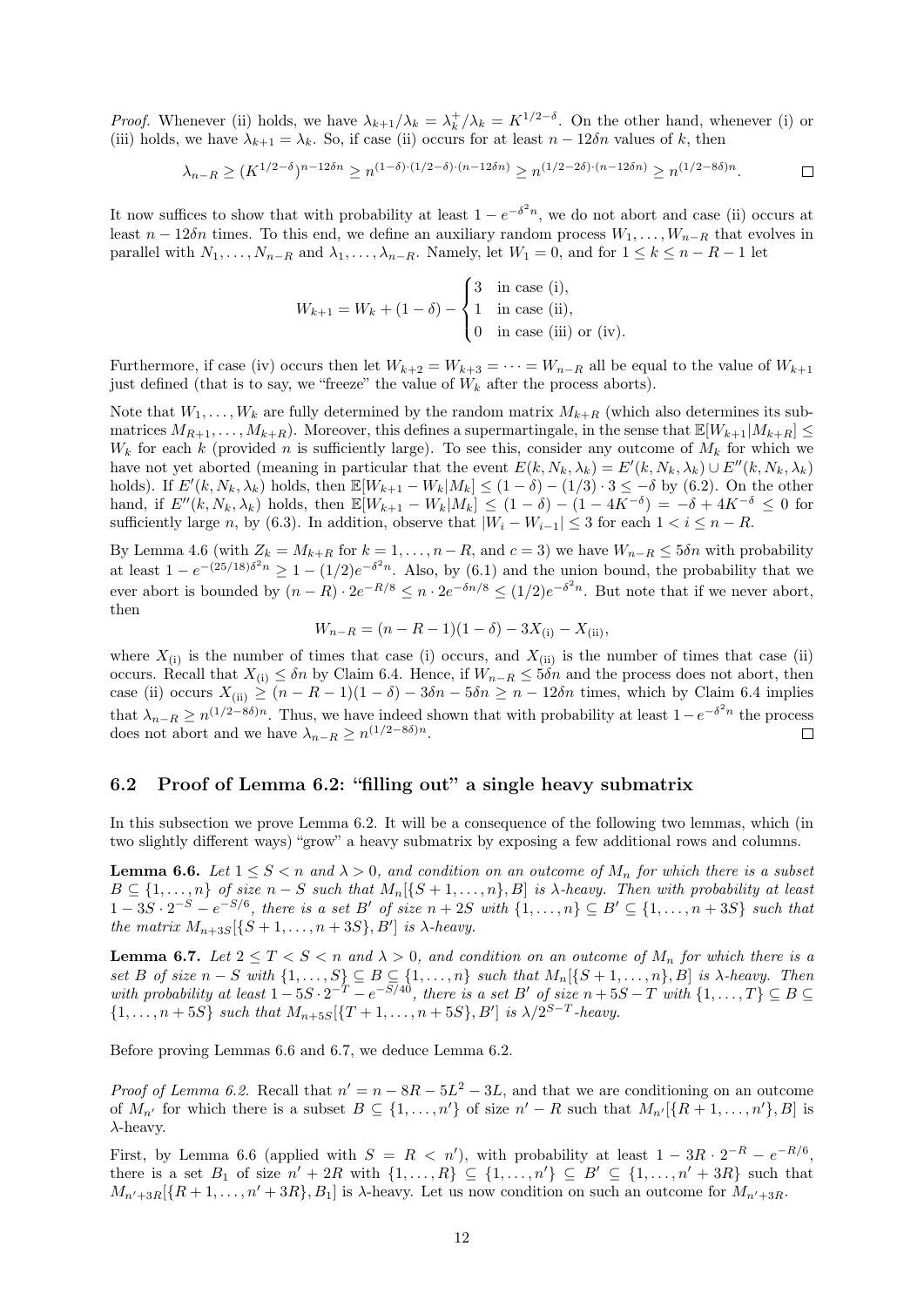Then, by [Lemma 6.7](#page-11-2) (applied with  $T = L^2$  and  $S = R < n' + 3R$ ), we obtain that with probability at least  $1 - 5R \cdot 2^{-L^2} - e^{-R/40}$  there is a set  $B_2$  of size  $n' + 8R - L^2$  with  $\{1, \ldots, L^2\} \subseteq B_2 \subseteq \{1, \ldots, n' + 8R\}$ such that that the matrix  $M_{n'+8R}[\{L^2+1,\ldots,n'+8R\},B_2]$  is  $(\lambda/2^{R-L^2})$ -heavy. Let us condition on such an outcome for  $M_{n'+8R}$ .

Applying [Lemma 6.7](#page-11-2) again (this time with  $T = L$  and  $S = L^2 < n' + 8R$ ), we now get that with probability at least  $1 - 5L^2 \cdot 2^{-L} - e^{-L^2/40}$ , there is a set  $B_3$  of size  $n' + 8R + 5L^2 - L$  with  $\{1, \ldots, L\} \subseteq$  $B_3 \subseteq \{1, \ldots, n' + 8R + 5L^2\}$  such that that  $M_{n'+8R+5L^2}[\{L+1, \ldots, n'+8R+5L^2\}, B_3]$  is  $\lambda'$ -heavy, where  $\lambda' = (\lambda/2^{R-L^2})/2^{L^2-L} = \lambda/2^{R-L}$ . Let us condition on such an outcome for  $M_{n'+8R+5L^2}$ 

Finally, by [Lemma 6.6](#page-11-1) (applied with  $S = L < n' + 8R + 5L^2$ ), with probability at least  $1 - 3L \cdot 2^{-L} - e^{-L/6}$ , there is a set  $B'$  of size  $n' + 8R + 5L^2 + 2L = n - L$  with

 $\{1, \ldots, n-3L\} = \{1, \ldots, n' + 8R + 5L^2\} \subseteq B' \subseteq \{1, \ldots, n' + 8R + 5L^2 + 3L\} = \{1, \ldots, n\}$ 

such that  $M_n[\{L+1,\ldots,n\},B']$  is  $\lambda'$ -heavy.

The probability that all four steps succeed is at least

$$
1 - (3R \cdot 2^{-R} + e^{-R/6}) - (5R \cdot 2^{-L^2} + e^{-R/40}) - (5L^2 \cdot 2^{-L} + e^{-L^2/40}) - (3L \cdot 2^{-L} + e^{-L/6}) \ge 1 - (1/8) \cdot n^{-c}
$$

for some small constant  $c > 0$  (recall that  $(\log n)/20 < L < L^2 < R < n$  and that n is sufficiently large).  $\Box$ 

We now prove [Lemma 6.6.](#page-11-1)

Proof of [Lemma 6.6.](#page-11-1) For any  $m \in \mathbb{N}$  with  $n \leq m \leq n + 3S$ , define the random variable  $Q_m$  to be the minimum value of  $|\{1,\ldots,n\}\setminus B'|\$  among all subsets  $B' \subseteq \{1,\ldots,m\}$  of size  $m-S$  such that  $M_m[\{S+1,\ldots,m\},B']$  is  $\lambda$ -heavy. If no such subset  $B'$  exists, let  $Q_m = \infty$ .

Recall that in [Lemma 6.6](#page-11-1) we are conditioning on an outcome of  $M_n$  for which there is a subset  $B \subseteq$  $\{1,\ldots,n\}$  of size  $n-S$  such that  $M_n[\{S+1,\ldots,n\},B]$  is  $\lambda$ -heavy. This means that  $Q_n \leq |\{1,\ldots,n\}\setminus B|$ S.

For  $n < m \le n + 3S$ , we say that step m is a failure if  $Q_m > Q_{m-1}$ . We say that step m is progress if  $Q_m < Q_{m-1}$  or if  $Q_m = Q_{m-1} = 0$  or if  $Q_{m-1} = \infty$ .

For any  $n < m \le n + 3S$ , when conditioning on any outcome of  $M_{m-1}$ , we claim that step m is a failure with probability at most  $2^{-S}$ . Indeed, if  $Q_{m-1} < \infty$ , let  $B' \subseteq \{1, \ldots, m-1\}$  be a subset of size  $m-1-S$  with  $|\{1,\ldots,n\}\setminus B'|=Q_{m-1}$  such that  $M_{m-1}[\{S+1,\ldots,m-1\},B']$  is  $\lambda$ -heavy. By applying [Lemma 5.4](#page-7-4) with  $I = \{1, \ldots, m-1\} \setminus B'$ , we see that with probability at least  $1 - 2^{-S}$  there exists some  $i \in \{1, \ldots, m-1\} \setminus B'$  such that  $M_m[\{S+1, \ldots, m\}, B' \cup \{i\}]$  is  $\lambda$ -heavy (which in particular implies  $Q_m \leq \{1, \ldots, n\} \setminus (B' \cup \{i\}) \leq Q_{m-1}$ . On the other hand, if  $Q_{m-1} = \infty$ , then step m cannot be a failure. So this indeed shows that in any case (when conditioning on any outcome of  $M_{m-1}$ ), step m is a failure with probability at most  $2^{-S}$ .

Furthermore, for any  $n < m \le n + 3S$ , when conditioning on any outcome of  $M_{m-1}$ , we claim that step m is progress with probability at least 1/2. Indeed, if  $Q_{m-1} \notin \{0,\infty\}$ , let  $B' \subseteq \{1,\ldots,m-1\}$  be a subset of size  $m-1-S$  with  $|\{1,\ldots,n\}\setminus B'|=Q_{m-1}$  such that  $M_{m-1}[\{S+1,\ldots,m-1\},B']$  is  $\lambda$ -heavy. We can then apply [Lemma 5.4](#page-7-4) with  $I = \{1, \ldots, n\} \setminus B'$ , to see that with probability at least  $1/2$  there exists some  $i \in \{1, \ldots, n\} \setminus B'$  such that  $M_m[\{S+1, \ldots, m\}, B' \cup \{i\}]$  is  $\lambda$ -heavy (which in particular implies  $Q_m \leq |\{1,\ldots,n\}\setminus (B' \cup \{i\})| < Q_{m-1}$ . If  $Q_{m-1} = \infty$ , by definition step m is always progress. If  $Q_{m-1} = 0$ , then step m is progress if and only if it is not failure, and we already showed that it is failure with probability at most  $2^{-S} \leq 1/2$ . This shows that in any case (when conditioning on any outcome of  $M_{m-1}$ ), step m is progress with probability at least 1/2.

Hence the number of progress steps among the 3S steps  $m \in \{n+1, \ldots, n+3S\}$  stochastically dominates a sum of 3S independent  $Ber(1/2)$  random variables. By the Chernoff bound [\(Lemma 4.7\)](#page-5-1) such a sum is at least S with probability at least  $1 - e^{-2(S/2)^2/(3S)} = 1 - e^{-S/6}$ . Thus, the number of progress steps is also at least S with probability at least  $1 - e^{-S/6}$ . Furthermore, note that by the union bound, with probability at least  $1 - 3S \cdot 2^{-S}$  none of the 3S steps  $m \in \{n+1, \ldots, n+3S\}$  is a failure.

If there are no failures and at least S progress steps, then we must have  $Q_{n+3S} = 0$ . Hence, with probability at least  $1-3S \cdot 2^{-S} - e^{-S/6}$  there exists a subset  $B' \subseteq \{1, \ldots, n+3S\}$  of size  $n+2S$  such that  $M_{n+3S}[\{S+1,\ldots,n+3S\},B']$  is  $\lambda$ -heavy and  $|\{1,\ldots,n\}\setminus B'|=0$  (meaning that  $\{1,\ldots,n\}\subseteq B'$ ).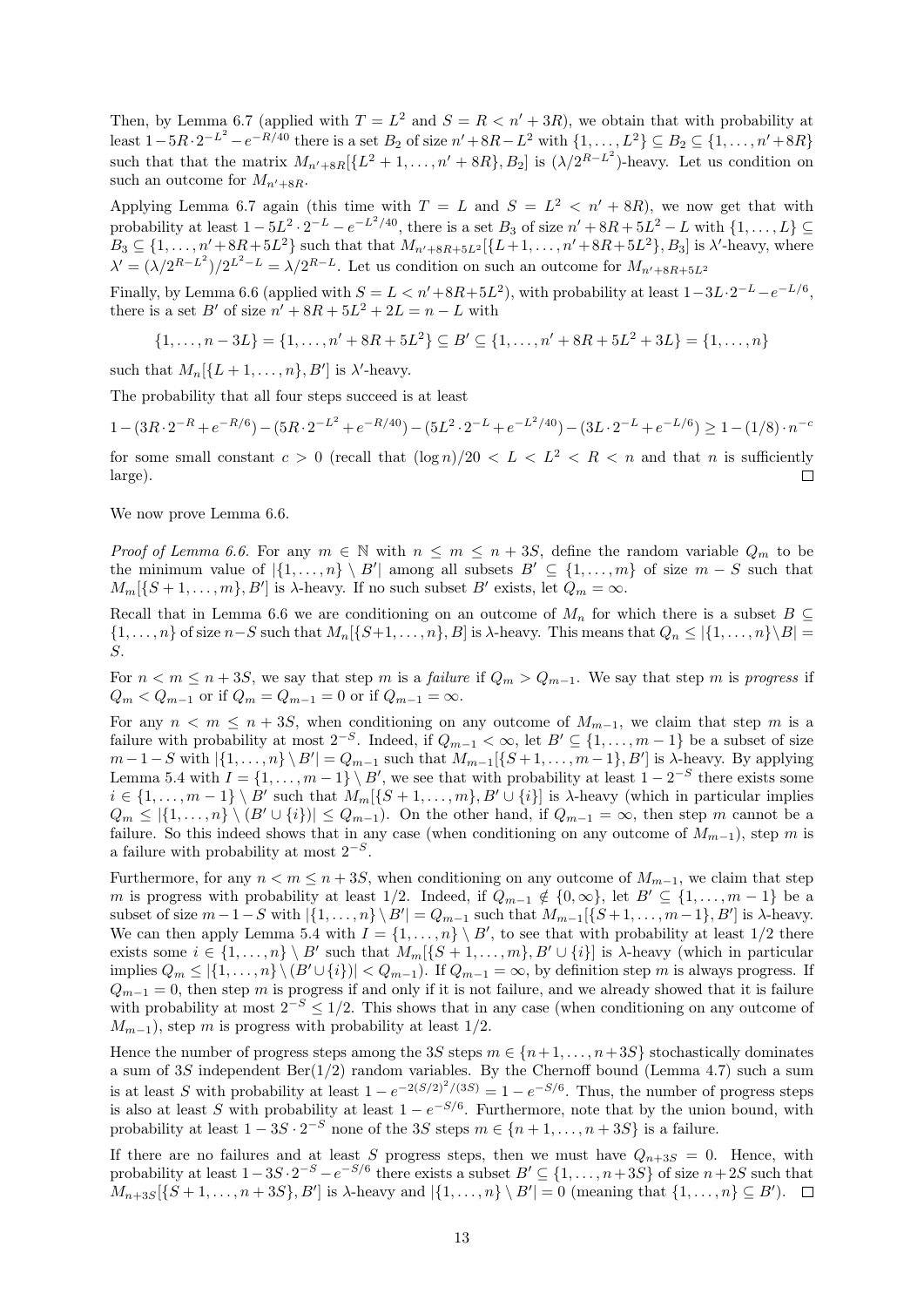The proof of [Lemma 6.7](#page-11-2) follows a similar strategy as the proof of [Lemma 6.6](#page-11-1) above.

*Proof of [Lemma 6.7.](#page-11-2)* For any  $m \in \mathbb{N}$  with  $n \leq m \leq n + 5S$ , define the random variable  $Q_m$  to be the minimal number  $Q \in \{T, T + 1, T + 2, \dots\}$  such that there is a set B' of size  $m - Q$  with  $\{1, \dots, Q\} \subseteq$  $B' \subseteq \{1, \ldots, m\}$  such that the matrix  $M_m[\{Q+1, \ldots, m\}, B']$  is  $(\lambda/2^{S-Q})$ -heavy. If there is no  $Q \in$  ${T, T+1, T+2,...}$  for which such a set B' exists, we define  $Q_m = \infty$ .

Recall that in [Lemma 6.7,](#page-11-2) we are conditioning on an outcome of  $M_n$  for which there is a set B of size  $n-S$  with  $\{1,\ldots,S\} \subseteq B \subseteq \{1,\ldots,n\}$  such that that  $M_n[\{S+1,\ldots,n\},B]$  is  $\lambda$ -heavy. This means that  $Q_n \leq S$  (recall that  $S > T$ ).

For  $n < m \le n + 5S$ , we say that step m is a failure if  $Q_m > Q_{m-1}$ . We say that step m is progress if  $Q_m < Q_{m-1}$  or if  $Q_m = Q_{m-1} = T$  or if  $Q_{m-1} = \infty$ .

For any  $n < m \le n + 5S$ , when conditioning on any outcome of  $M_{m-1}$ , we claim that step m is a failure with probability at most  $2^{-T}$ . Indeed, if  $Q_{m-1} < \infty$ , let B' be a set of size  $m-1-Q_{m-1}$ with  $\{1, \ldots, Q_{m-1}\} \subseteq B' \subseteq \{1, \ldots, m-1\}$  such that the matrix  $M_{m-1}[\{Q_{m-1}+1, \ldots, m-1\}, B']$ is  $(\lambda/2^{S-Q_{m-1}})$ -heavy. By applying [Lemma 5.4](#page-7-4) with  $I = \{1, ..., m-1\} \setminus B'$ , we obtain that with probability at least  $1 - 2^{-Q_{m-1}} \geq 1 - 2^{-T}$  there exists some  $i \in \{1, ..., m-1\} \setminus B'$  such that the matrix  $M_m[\{Q_{m-1}+1,\ldots,m\},B'\cup\{i\}]$  is  $(\lambda/2^{S-Q_{m-1}})$ -heavy (which in particular implies that  $Q_m \leq Q_{m-1}$ ). On the other hand, if  $Q_{m-1} = \infty$ , then step m cannot be a failure.

We furthermore claim that for any  $n < m \le n + 5S$ , when conditioning on any outcome of  $M_{m-1}$ , step m is progress with probability at least  $1/4$ . First assume that  $Q_{m-1} \notin \{T, \infty\}$ , and let B' be a set of size  $m-1-Q_{m-1}$  with  $\{1,\ldots,Q_{m-1}\}\subseteq B' \subseteq \{1,\ldots,m-1\}$  such that  $M_{m-1}[\{Q_{m-1}+1,\ldots,m-1\},B']$ is  $(\lambda/2^{S-Q_{m-1}})$ -heavy. We can then apply [Lemma 5.5](#page-7-2) to the sets  $\{Q_{m-1}+1,\ldots,m-1\}$  and B'. Since  $\{1,\ldots,Q_{m-1}\}\subseteq B'$  and  $|B'|=m-1-Q_{m-1}$ , we have  $|\{Q_{m-1}+1,\ldots,m-1\}\setminus B'|=Q_{m-1}\geq T\geq 2$ . So we can find two distinct elements  $b_1, b_2 \in \{Q_{m-1}+1, \ldots, m-1\} \backslash B'$ . Let us furthermore take  $a = Q_{m-1}$  $B' \setminus \{Q_{m-1}+1,\ldots,m-1\}$ . By [Lemma 5.5,](#page-7-2) there exist distinct elements  $i, j \in \{a, b_1, b_2\}$  such that the set  $B^* = (B' \setminus \{a\}) \cup \{i, j, m\}$  has the property that the matrix  $M_m[\{Q_{m-1}, \ldots, m\}, B^*]$  is  $(\lambda/2^{S-Q_{m-1}+1})$ heavy with probability at least 1/4. Also note that  $|B^*| = m - (Q_m - 1)$  and  $\{1, ..., Q_{m-1} - 1\} \subseteq B^* \subseteq$  $\{1,\ldots,m\}$ . So we can conclude that with probability at least  $1/4$  we have  $Q_m \leq Q_{m-1} - 1$ , meaning that step  $m$  is progress.

In order to finish proving the claim that for any  $n < m \leq n + 5S$  (when conditioning on any outcome of  $M_{m-1}$ , step m is progress with probability at least 1/4, it only remains to consider the cases  $Q_{m-1} = \infty$ and  $Q_{m-1} = T$ . If  $Q_{m-1} = \infty$ , then step m is always progress. If  $Q_{m-1} = T$ , then step m is progress if and only if it is not failure, and we already proved that step  $m$  is failure with probability at most  $2^{-T} \leq 1/4 \leq 3/4$ .

Having proved this claim, we can now conclude that the number of progress steps among the 5S steps  $m \in \{n+1,\ldots,n+5S\}$  stochastically dominates a sum of 5S independent Ber(1/4) random variables. By the Chernoff bound [\(Lemma 4.7\)](#page-5-1) such a sum is at least S with probability at least  $1-e^{-2(S/4)^2/(5S)}$  $1 - e^{-S/40}$ . Thus, the number of progress steps is also at least S with probability at least  $1 - e^{-S/40}$ . Furthermore, note that by the union bound, with probability at least  $1 - 5S \cdot 2^{-T}$  none of the 5S steps  $m \in \{n+1,\ldots,n+5S\}$  is a failure.

If there are no failures and at least  $S \geq S - T$  progress steps, then we must have  $Q_{n+5S} = T$ . Hence, with probability at least  $1 - 5S \cdot 2^{-T} - e^{-S/40}$  there is a set B' of size  $n + 5S - T$  with  $\{1, \ldots, T\} \subseteq B' \subseteq$  $\{1, \ldots, n+5S\}$  such that the matrix  $M_{n+5S}[\{T+1, \ldots, n+5S\}, B']$  is  $(\lambda/2^{S-T})$ -heavy.  $\Box$ 

### <span id="page-13-0"></span>7 Proof of [Lemma 3.2:](#page-3-1) survival of heavy submatrices

In this section we prove [Lemma 3.2.](#page-3-1) Recall that we call subsets  $S_1, \ldots, S_m$  of some ground set S complement-disjoint, if their complements  $S \setminus S_1, \ldots, S \setminus S_m$  are disjoint (and note that this condition is in particular satisfied if  $S_1 = \cdots = S_m = S$ .

As in the lemma statement, let  $\lambda > 0$  and let  $A_1, \ldots, A_m, B_1, \ldots, B_m$  be complement-disjoint subsets of  $\{1,\ldots,n\}$  of size  $n-L$ . Recall that we are conditioning on an outcome of the matrix  $M_n$  such that we have  $|\text{per } M_n[A_\ell, B_\ell]| \geq \lambda \text{ for } \ell = 1, \ldots, m.$  Also recall that we are assuming that m is large.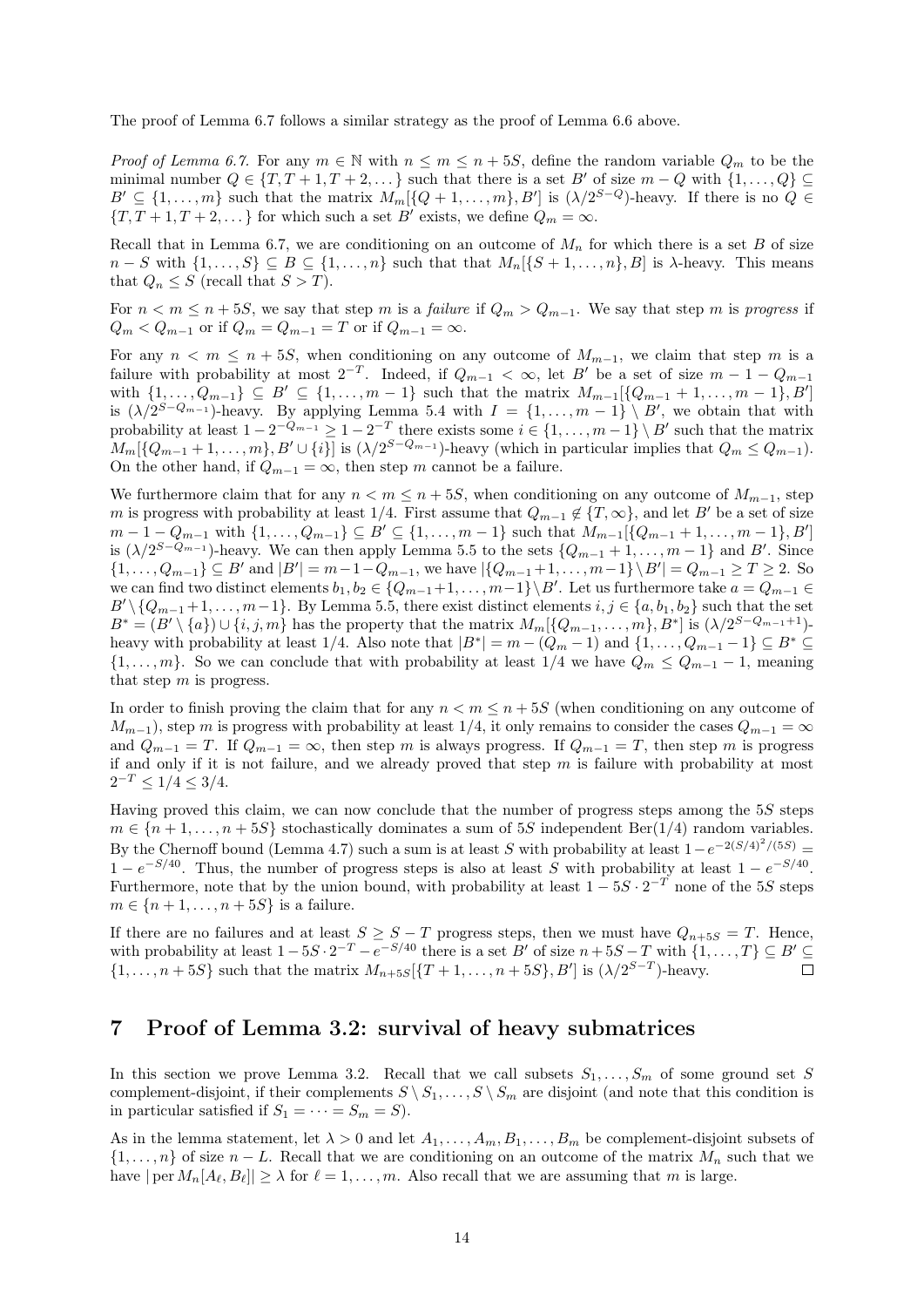Let  $x_1, \ldots, x_n, z$  be the entries of the new row and column in  $M_{n+1}$ , and let us condition on any fixed outcome of z (which we no longer view as being random).

First, starting from the complement-disjoint subsets  $A_1, \ldots, A_m, B_1, \ldots, B_m \subseteq \{1, \ldots, n\}$  of size  $n-L$ , we will construct certain complement-disjoint subsets  $A_1^*, \ldots, A_m^*, B_1^*, \ldots, B_m^* \subseteq \{1, \ldots, n\}$  of size  $n - L + 1$ . The plan is then to choose the desired subsets  $A'_1, \ldots, A'_{m'}, B'_1, \ldots, B'_{m'}$  in [Lemma 3.2](#page-3-1) to each be of the form  $A_i^* \cup \{n+1\}$  or  $B_i^* \cup \{n+1\}$ , for suitably chosen  $i \in \{1, ..., m\}$ .

<span id="page-14-0"></span>**Claim 7.1.** We can find quadruples  $(A_{\ell}^*, B_{\ell}^*, i_{\ell}, j_{\ell})$  for  $\ell \in \{1, ..., m\}$ , satisfying the following conditions.

- For each  $\ell \in \{1, \ldots, m\}$ , we have  $A_{\ell}^*, B_{\ell}^* \subseteq \{1, \ldots, n\}$  and  $|A_{\ell}^*| = |B_{\ell}^*| = n L + 1$ , and furthermore  $i_{\ell}, j_{\ell} \in A_{\ell}^* \cap B_{\ell}^*.$
- The elements  $i_1, j_1, \ldots, i_m, j_m \in \{1, \ldots, n\}$  are distinct.
- The sets  $A_1^*, B_1^*, \ldots, A_m^*, B_m^*$  are complement-disjoint (over the ground set  $\{1, \ldots, n\}$ ).
- For each  $\ell \in \{1, \ldots, m\}$ , if we view  $\text{per } M_{n+1}[A_{\ell}^* \cup \{n+1\}, B_{\ell}^* \cup \{n+1\}]$  as a polynomial in  $x_1, \ldots, x_n$ , then the coefficient of  $x_{i_\ell} x_{j_\ell}$  has absolute value at least  $\lambda/2$ .

*Proof.* First consider the case  $L = 1$ . For every  $\ell \in \{1, ..., m\}$ , let us take  $A_{\ell}^* = B_{\ell}^* = \{1, ..., n\}$ , let  $i_{\ell}$ be the single element of  $\{1, \ldots, n\} \setminus A_\ell$ , and let  $j_\ell$  be the single element of  $\{1, \ldots, n\} \setminus B_\ell$ . Note that the second condition is satisfied by the complement-disjointness of the sets  $A_1, B_1, \ldots, A_m, B_m$ . For the last condition, observe that by [Fact 5.2](#page-6-2) and the symmetry of our matrices, the coefficient of  $x_{i_\ell} x_{j_\ell}$  in per  $M_{n+1}$  equals per  $M_n[A_\ell, B_\ell] +$  per  $M_n[B_\ell, A_\ell] = 2$  per  $M_n[A_\ell, B_\ell]$ , which has absolute value at least  $2\lambda \geq \lambda/2$ .

Now, we consider the case  $L \geq 2$ . For each  $\ell \in \{1, \ldots, m\}$ , choose  $a_{\ell} \in B_{\ell} \setminus A_{\ell}$  and distinct  $b_{\ell}, b'_{\ell} \in$  $A_\ell \setminus B_\ell$  (this is possible since  $A_\ell$  and  $B_\ell$  are complement-disjoint and have size at most  $n - 2$ ). Now let  $i_{\ell}, j_{\ell} \in \{a_{\ell}, b_{\ell}, b'_{\ell}\}\$ be as in [Lemma 5.3,](#page-6-3) and let  $A_{\ell}^* = A_{\ell} \cup \{a_{\ell}\}\$ and  $B_{\ell}^* = (B_{\ell} \setminus \{a_{\ell}\}) \cup \{i_{\ell}, j_{\ell}\}\$ . For the last condition, note that by [Fact 5.2](#page-6-2) the coefficient of  $x_{i_\ell} x_{j_\ell}$  in per  $M_{n+1}[A^*_{\ell} \cup \{n+1\}, B^*_{\ell} \cup \{n+1\}]$  equals per  $M_n[A_\ell^*, B_\ell^*]^{(i_\ell, j_\ell)}$  + per  $M_n[B_\ell^*, A_\ell^*]^{(j_\ell, i_\ell)}$ , which has absolute value at least  $\lambda/2$  by the conclusion of [Lemma 5.3.](#page-6-3)  $\Box$ 

Fix quadruples  $(A_{\ell}^{*}, B_{\ell}^{*}, i_{\ell}, j_{\ell})$  for  $\ell \in \{1, ..., m\}$  as in [Claim 7.1.](#page-14-0) Let  $I = \{i_1, j_1, ..., i_m, j_m\} \subseteq \{1, ..., n\}$ , and let us condition on any outcome for all the variables  $x_i$  with  $i \notin I$  (which we will no longer view as being random). For every  $\ell = 1, \ldots, m$ , define  $P_{\ell} = \text{per } M_{n+1}[A_{\ell}^{*} \cup \{n+1\}, B_{\ell}^{*} \cup \{n+1\}],$  viewed as a polynomial in the variables  $x_i$  for  $i \in I$ , but with all quadratic terms  $x_i^2$  replaced by 1 (recall that our variables  $x_i$  are chosen in  $\{-1, 1\}$ ). Then  $P_\ell$  is a multilinear quadratic polynomial and the coefficient of  $x_{i_\ell} x_{j_\ell}$  has absolute value at least  $\lambda/2$ .

Now, after our conditioning, the only remaining randomness comes from the 2m variables  $x_i$  for  $i \in I$ . It suffices to show that for sufficiently large  $m$  we have

<span id="page-14-1"></span>
$$
\Pr(|P_{\ell}| \ge \lambda/(4n^4) \text{ for at least } m/36 \text{ indices } \ell \in \{1, ..., m\}\right) \ge 1 - m^{-1/24}.\tag{7.1}
$$

Indeed, if the event in [\(7.1\)](#page-14-1) holds, then we can take the sets  $A'_1, \ldots, A_{m'}$ ,  $B'_1, \ldots, B_{m'}$  in [Lemma 3.2](#page-3-1) to be the sets  $A_{\ell}^* \cup \{n+1\}$  and  $B_{\ell}^* \cup \{n+1\}$  for  $m' = \lceil m/36 \rceil$  different indices  $\ell \in \{1, ..., n\}$  for which we have  $|P_\ell| = |\operatorname{per} M_{n+1}[A_\ell^* \cup \{n+1\}, B_\ell^* \cup \{n+1\}]| \ge \lambda/(4n^4).$ 

Let  $\sigma = \lambda/(4n^2)$  and  $\tau = \lambda/(4n^4)$ . Using the notation introduced above [Theorem 4.4,](#page-5-2) for each  $\ell \in$  $\{1,\ldots,m\}$  we consider the graph  $G_{\ell} = G^{(\tau)}(P_{\ell})$  on the vertex set I whose edges correspond to the coefficients of the polynomial  $P_\ell$  of absolute value at least  $\tau$ . We say that the index  $\ell \in \{1, \ldots, m\}$  is easy if the graph  $G_{\ell}$  has matching number  $\nu(G_{\ell}) \geq m^{1/6}$ . If there are many easy indices, then we can prove [\(7.1\)](#page-14-1) using the Meka–Nguyen–Vu polynomial anti-concentration inequality [\(Theorem 4.4\)](#page-5-2), as follows.

Claim 7.2. If there are at least  $m/3$  easy indices  $\ell \in \{1, \ldots, m\}$ , then [\(7.1\)](#page-14-1) holds.

*Proof.* Recall that for each easy index  $\ell$ , we have  $\nu(G^{(\tau)}(P_{\ell})) = \nu(G_{\ell}) \geq m^{1/6}$ . Hence by [Theorem 4.4](#page-5-2) we have that

$$
\Pr(|P_{\ell}| \ge \tau) \ge 1 - \frac{(\log \nu(G_{\ell}))^C}{\nu(G_{\ell})^{1/2}} \ge 1 - \nu(G_{\ell})^{-1/3} \ge 1 - m^{-1/18}
$$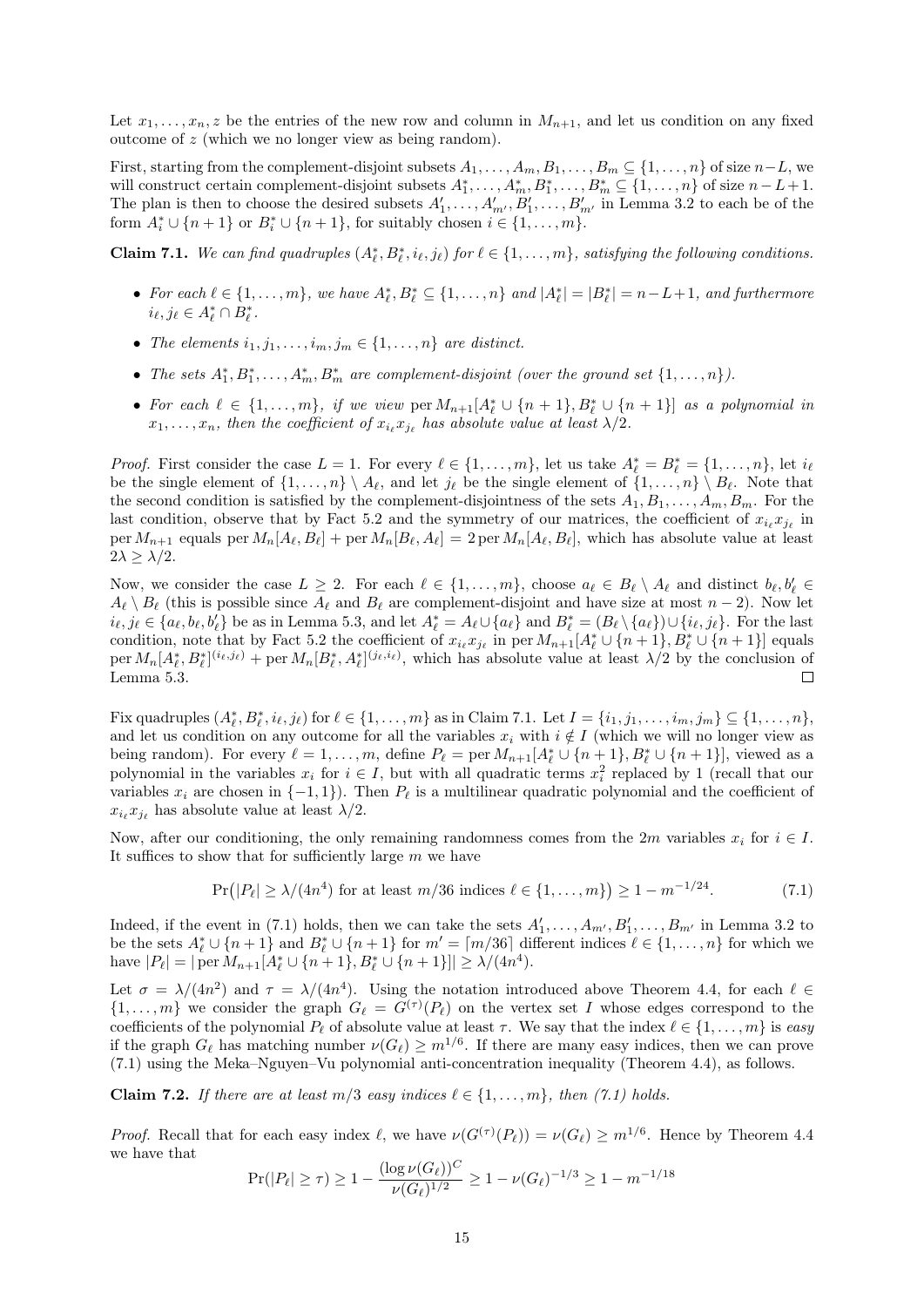for sufficiently large  $m$  (where  $C$  is the absolute constant appearing in the statement of [Theorem 4.4\)](#page-5-2). Hence by Markov's inequality (specifically [Lemma 4.8](#page-6-0) applied with  $p = 1 - m^{-1/18}$  and  $q = 1/2$ ), with probability at least  $1-2m^{-1/18} \geq 1-m^{-1/24}$  we have  $|P_\ell| \geq \tau = \lambda/(4n^4)$  for at least  $(1/2) \cdot (m/3) = m/6$ easy indices  $\ell \in \{1, ..., m\}$  (again assuming that m is sufficiently large). This in particular proves  $(7.1).$ П

Let us from now on assume that there are at least  $2m/3$  indices  $\ell \in \{1, \ldots, m\}$  which are not easy. For each of these non-easy  $\ell$ , since  $G_{\ell}$  has no large matching it must have a large vertex cover, as follows.

<span id="page-15-0"></span>**Claim 7.3.** For every non-easy index  $\ell \in \{1, ..., m\}$ , there is a subset  $S_{\ell} \subseteq I$  of size  $|S_{\ell}| \leq 2m^{1/6}$  such that each edge of the graph  $G_\ell$  contains at least one vertex in  $S_\ell$  (in other words,  $S_\ell$  is a vertex cover of the graph  $G_{\ell}$ ).

Proof. Let us take a maximal collection of disjoint edges in  $G_\ell$  (this collection consists of at most  $\nu(G_\ell)$  <  $m^{1/6}$  edges), and let  $S_{\ell}$  consist of all the vertices contained in one of these edges. Then by the maximality of the chosen edge collection, each edge of  $G_\ell$  must contain at least one vertex in  $S_\ell$ .  $\Box$ 

For each non-easy  $\ell$ , fix a subset  $S_\ell \subseteq I$  as in [Claim 7.3.](#page-15-0) We now briefly describe the strategy of the remainder of the proof. The idea is that all the degree-2 terms of  $P_\ell$  whose coefficient has large absolute value must contain a variable whose index is in  $S_\ell$ . So if we condition on outcomes of  $x_i$  for  $i \in S_\ell$ , then  $P_\ell$  "essentially" becomes a linear polynomial (apart from some small terms that we can ignore). If this linear polynomial has many coefficients with large absolute value, then we can apply the Erdős– Littlewood–Offord inequality to show that  $|P_{\ell}|$  is typically quite large. However, it is possible that for most of the non-easy  $\ell$ , we end up with linear polynomials which have few coefficients of large absolute value (in which case we will not be able to use such an argument). It turns out that this is unlikely to happen unless for many  $\ell$  the polynomial  $P_\ell$  each essentially depend on only a few of the variables  $x_i$ (we will call such indices  $\ell$  short). We will be able to handle the case that there are many such indices  $\ell$ using the Azuma–Hoeffding inequality.

Let us say that a variable  $x_i$  with  $i \in I$  is bad if we have  $i \in S_\ell$  for at least  $m^{1/3}$  non-easy indices  $\ell \in \{1, \ldots, m\}$ . Note that by a simple counting argument, there are at most  $m \cdot 2m^{1/6}/m^{1/3} = 2m^{5/6}$ bad variables. We say that a variable  $x_i$  with  $i \in I$  is good if it is not bad. Let  $I_{\text{good}} \subseteq I$  be the set of all  $i \in I$  such that  $x_i$  is good (and note that  $|I_{\text{good}}| \leq |I| = 2m$ ).

In addition to all of our previous conditioning, let us now also condition on any fixed outcome of all bad variables  $x_i$ . This means that at this point the only remaining randomness comes from the variables  $x_i$ with  $i \in I_{\text{good}}$ . After fixing the outcomes for the bad variables, we can interpret each polynomial  $P_\ell$  (for  $\ell \in \{1, \ldots, m\}$  as a polynomial in the variables  $x_i$  with  $i \in I_{\text{good}}$ . It suffices to prove [\(7.1\)](#page-14-1) with this additional conditioning on the outcomes of the bad variables.

Note that for each  $\ell \in \{1, \ldots, m\}$  which is not easy, for any distinct  $i, j \in I_{\text{good}} \setminus S_\ell$  the coefficient of  $x_i x_j$ in  $P_\ell$  has absolute value less than  $\tau$ . Indeed, this follows from the definition of the graph  $G_\ell = G^{(\tau)}(P_\ell)$ and the fact that every edge of  $G_\ell$  contains at least one vertex in  $S_\ell$ .

Recall that  $\sigma = \lambda/(4n^2)$ . We say that an index  $\ell \in \{1, \ldots, m\}$  is short if there are at most  $6m^{1/6}$  good variables  $x_i$  such that  $x_i$  appears in a term of  $P_\ell$  whose coefficient has absolute value at least  $\sigma$ .

**Claim 7.4.** If there are at least  $m/3$  short indices  $\ell \in \{1, \ldots, m\}$ , then [\(7.1\)](#page-14-1) holds.

*Proof.* Recall that we are viewing each  $P_\ell$  as a polynomial in the variables  $x_i$  with  $i \in I_{\text{good}}$ . Now, let  $P'_\ell$ be the polynomial obtained from  $P_\ell$  by deleting all terms whose coefficients have absolute value less than σ. Note that for each short index  $\ell \in \{1, ..., m\}$ , the polynomial  $P'_{\ell}$  contains at most  $6m^{1/6}$  different o. Note that for each short modes  $\ell \in \{1, \ldots, m_f\}$ , the polynomial  $\ell \ell$  contains at most on  $\ell$  underesting variables  $x_i$ . Also note that we always have  $|P_{\ell} - P'_{\ell}| < \sigma n^2 = \lambda/4$  for any outcomes of the good vari  $x_i \in \{-1,1\}$  (this is because at most  $n^2$  terms get deleted in  $P'_\ell$ , each with absolute value less than  $\sigma$ ).

We say that a good variable is *short-popular* if it appears in the polynomial  $P'_\ell$  for at least  $m^{1/3}$  different short indices  $\ell \in \{1, \ldots, m\}$ . Note that there are at most  $m \cdot 6m^{1/6}/m^{1/3} = 6m^{5/6}$  short-popular variables. For the remainder of the proof of this claim, let us now also condition on any fixed outcomes for all short-popular variables  $x_i$ , which we no longer view as being random.

Since there are at most  $2m^{5/6}$  bad variables, and at most  $6m^{5/6}$  short-popular variables, there are at least  $m/3 - 8m^{5/6} \ge m/4$  short indices  $\ell \in \{1, \ldots, m\}$  for which both of the variables  $x_{i_\ell}$  and  $x_{j_\ell}$  are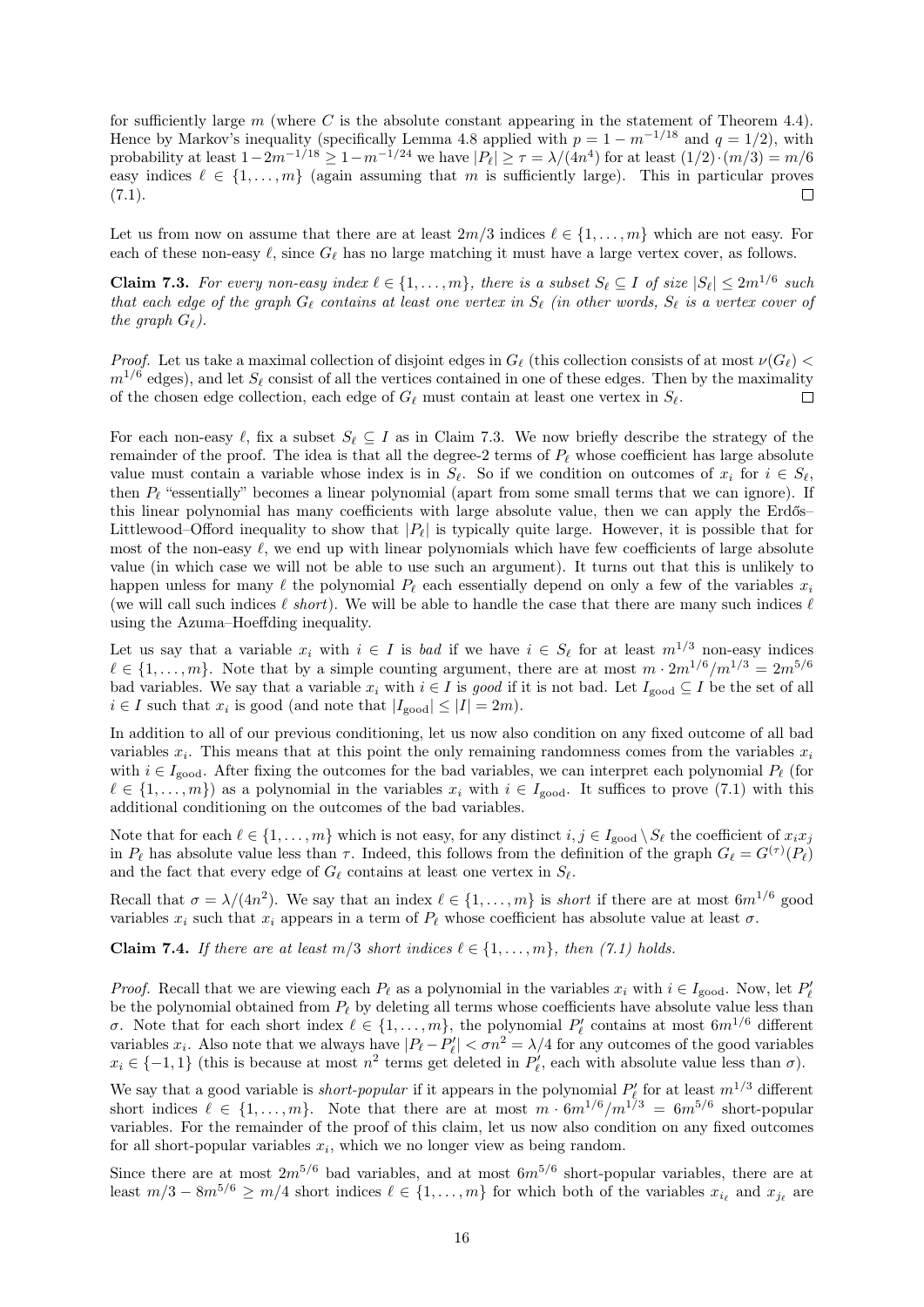good and not short-popular (for the inequality here, we are assuming that  $m$  is sufficiently large). For any such index  $\ell$ , the coefficient of  $x_{i_\ell} x_{j_\ell}$  in the polynomial  $P'_\ell$  has absolute value at least  $\lambda/2$  (since this is also the case for  $P_\ell$ , and  $\lambda/2 > \sigma$ ). Hence we can apply [Fact 4.3](#page-4-3) to find that  $Pr(|P'_\ell| \ge \lambda/2) \ge 1/4$ .

So, if Y is the number of short indices  $\ell$  with  $|P'_\ell| \geq \lambda/2$ , then  $\mathbb{E}Y \geq (m/4) \cdot (1/4) = m/16$ . Recall that we already conditioned on outcomes of all the short-popular variables. So each of the remaining random variables occur in  $P'_\ell$  for at most  $m^{1/3}$  short indices  $\ell$ , and hence varying each individual variable affects the value of Y by at most  $m^{1/3}$ . Therefore, by [Lemma 4.5](#page-5-4) we have  $Y \ge m/32$  with probability at least

$$
1-2\exp\biggl(-\frac{(m/32)^2}{2\cdot 2m\cdot m^{2/3}}\biggr)=1-2\exp\biggl(-\frac{m^{1/3}}{2^{12}}\biggr)\geq 1-m^{-1/24},
$$

assuming that m is sufficiently large. Hence with probability at least  $1 - m^{-1/24}$  there are at least m/32 short indices  $\ell$  with  $|P'_\ell| \ge \lambda/2$ , which implies that  $|P_\ell| \ge \lambda/2 - \lambda/4 \ge \lambda/(4n^4)$ . This in particular proves  $(7.1).$ П

We may from now on assume that there are at least  $m/3$  indices  $\ell \in \{1, \ldots, m\}$  which are not easy and not short. Let us call such indices interesting.

For every interesting index  $\ell \in \{1, \ldots, m\}$ , recall that  $P_\ell$  is a multilinear polynomial in the variables  $x_i$ with  $i \in I_{\text{good}}$ . Furthermore, recall that for any distinct  $i, j \in I_{\text{good}} \setminus S_\ell$  the coefficient of  $x_i x_j$  in  $P_\ell$  has absolute value less than  $\tau$ . Let  $P^*_{\ell}$  be the polynomial obtained from  $P_{\ell}$  by deleting all terms of the form  $x_ix_j$  for  $i, j \in I_{\text{good}} \setminus S_\ell$ . Note that we always have  $|P_\ell - P_\ell^*| \le \tau n(n-1)/2 \le \tau(n^2-1) = \sigma - \tau$  (for all outcomes of the  $x_i$ ).

For every interesting  $\ell \in \{1, \ldots, m\}$ , there are at least  $6m^{1/6}$  good variables which appear in a term of  $P_\ell$  whose coefficient has absolute value at least  $\sigma$ . Since only terms with coefficient less than  $\tau < \sigma$  get deleted in  $P_{\ell}^*$ , this means that there are also at least  $6m^{1/6}$  good variables which appear in a term of  $P_{\ell}^*$ whose coefficient has absolute value at least  $\sigma$ .

Now, for every interesting  $\ell \in \{1, \ldots, m\}$ , let us interpret  $P_{\ell}^* \in \mathbb{R}[x_i, i \in I_{\text{good}}]$  as a polynomial  $Q_{\ell} \in$  $\mathbb{R}[x_i, i \in S_\ell][x_i, i \in I_{\text{good}} \setminus S_\ell],$  i.e. as a polynomial in the variables  $x_i$  for  $i \in I_{\text{good}} \setminus S_\ell$  whose coefficients are polynomials in the variables  $x_i$  for  $i \in S_\ell$ . Then  $Q_\ell$  is a linear polynomial (in the variables  $x_i$  for  $i \in I_{\text{good}} \setminus S_{\ell}$ . Its constant coefficient is a quadratic polynomial, and its other coefficients are linear polynomials (in the variables  $x_i$  for  $i \in S_\ell$ ).

Let  $T_\ell$  be the number of degree-1 coefficients of the linear polynomial  $Q_\ell$  (in the variables  $x_i$  for  $i \in$  $I_{\text{good}} \setminus S_{\ell}$  which have absolute value at least  $\sigma$ . This is a random variable depending on the outcomes of the  $x_i$  with  $i \in S_\ell$ .

<span id="page-16-0"></span>**Claim 7.5.** For each interesting index  $\ell \in \{1, ..., m\}$ , we have  $Pr(T_{\ell} \ge m^{1/6}) \ge 1/3$ .

*Proof.* Fix an interesting  $\ell \in \{1, ..., m\}$ . Recall that there are at least  $6m^{1/6}$  good variables  $x_i$  which appear in a term of  $P_{\ell}^*$  whose coefficient has absolute value at least  $\sigma$ . Since  $|S_{\ell}| \leq 2m^{1/6}$ , at least  $4m^{1/6}$  of these variables satisfy  $i \in I_{\text{good}} \setminus S_{\ell}$ . For each such i, the coefficient of  $x_i$  in  $Q_{\ell}$  is a linear polynomial in the variables  $x_j$  for  $j \in S_\ell$ , with at least one coefficient of absolute value at least  $\sigma$ . Thus, by [Fact 4.2,](#page-4-1) with probability at least  $1/2$  the coefficient of  $x_i$  in  $Q_\ell$  has absolute value at least  $\sigma$ . By Markov's inequality (specifically [Lemma 4.8](#page-6-0) applied with  $p = 1/2$  and  $q = 1/4$ ), with probability at least 1/3 there are at least  $(1/4) \cdot 4m^{1/6} = m^{1/6}$  different  $i \in I_{\text{good}} \setminus S_{\ell}$  such that the coefficient of  $x_i$  in  $Q_{\ell}$ has absolute value at least  $\sigma$ . In other words, with probability at least  $1/3$ , we have  $T_\ell \geq m^{1/6}$ .  $\Box$ 

<span id="page-16-1"></span>**Claim 7.6.** For each interesting index  $\ell \in \{1, ..., m\}$ , we have  $Pr(T_{\ell} \ge m^{1/6} \text{ and } |P_{\ell}^{*}| < \sigma) \le 3m^{-1/12}$ .

*Proof.* Fix an interesting  $\ell \in \{1, \ldots, m\}$ . Recall that  $T_\ell$  depends only on the variables  $x_i$  with  $i \in S_\ell$ . So, for the proof of this claim, let us condition on some outcome for the variables  $x_i$  with  $i \in S_\ell$  such that we have  $T_\ell \geq m^{1/6}$ . Under this conditioning the polynomial  $P_\ell^*$  becomes precisely the polynomial  $Q_\ell$ , which is a linear polynomial in the remaining variables  $x_i$  for  $i \in I_{\text{good}} \setminus S_\ell$ , having  $T_\ell \geq m^{1/6}$ degree-1 coefficients with absolute value at least  $\sigma$ . Now, by the Erdős–Littlewood–Offord inequality [\(Theorem 4.1,](#page-4-2) applied with  $t = 1$ ) we indeed have  $Pr(|P_\ell^*| < \sigma) \leq 3/T_\ell^{1/2} \leq 3m^{-1/12}$ .  $\Box$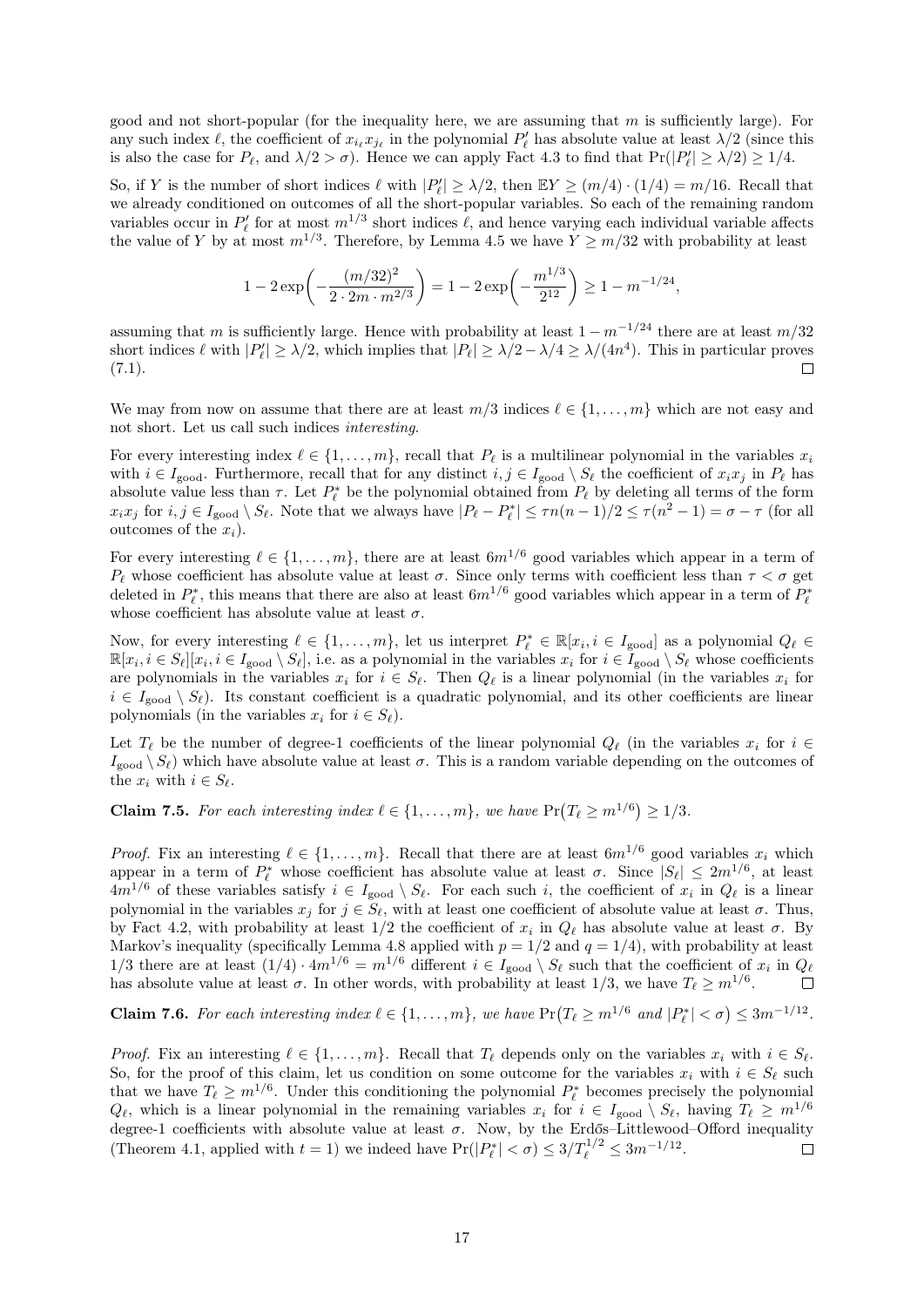Next, define the random variable X as the number of interesting  $\ell \in \{1, \ldots, m\}$  such that  $T_{\ell} \geq m^{1/6}$ . Furthermore, define the random variable Y as the number of interesting  $\ell \in \{1, ..., m\}$  such that  $T_{\ell} \geq$  $m^{1/6}$  and  $|P_{\ell}^*| < \sigma$ .

Claim 7.7. With probability at least  $1 - m^{-1/12}$  we have  $X \ge m/18$ .

*Proof.* First, note that by [Claim 7.5](#page-16-0) we have  $\mathbb{E}X \ge (m/3) \cdot (1/3) = m/9$ . Also recall that for each interesting  $\ell$ , the event  $T_\ell \geq m^{1/6}$  only depends on the outcomes of  $x_i$  for  $i \in S_\ell$ . This means that changing the outcome of any of the good random variables  $x_i$  can affect X by at most  $m^{1/3}$  (recall that for each good  $x_i$ , we have  $i \in S_\ell$  for at most  $m^{1/3}$  different  $\ell$ ). Hence by [Lemma 4.5,](#page-5-4) we have  $X \ge m/18$ with probability at least

$$
1 - 2\exp\left(-\frac{(m/18)^2}{2 \cdot 2m \cdot m^{2/3}}\right) = 1 - 2\exp\left(-\frac{m^{1/3}}{36^2}\right) \ge 1 - m^{-1/12}
$$

(for sufficiently large  $m$ ), as desired.

Claim 7.8. With probability at least  $1 - 108m^{-1/12}$  we have  $Y \le m/36$ .

*Proof.* By [Claim 7.6](#page-16-1) we have  $\mathbb{E}Y \leq m \cdot 3m^{-1/12} = 3m^{11/12}$ . Hence, by Markov's inequality we have  $Y \geq m/36$  with probability at most  $108m^{-1/12}$ .  $\Box$ 

From the previous two claims, we conclude that if  $m$  is sufficiently large, then with probability at least  $1-109m^{-1/12} \geq 1-m^{-1/24}$  we have  $X-Y \geq m/36$ . But note that whenever  $X-Y \geq m/36$ , there are at least  $m/36$  interesting  $\ell \in \{1, \ldots, m\}$  such that  $|P^*_{\ell}| \geq \sigma$ , which implies  $|P_{\ell}| \geq \sigma - (\sigma - \tau) = \tau = \lambda/(4n^4)$ . This proves [\(7.1\),](#page-14-1) and finishes the proof of [Lemma 3.2.](#page-3-1)

## <span id="page-17-0"></span>8 Concluding remarks

We have proved that the permanent of a random symmetric  $\pm 1$  matrix typically has magnitude  $n^{n/2+o(n)}$ . This encapsulates the upper bound in [Proposition 1.2](#page-1-1) and the lower bound in [Theorem 1.3.](#page-1-2)

The upper bound and lower bound both permit some fairly immediate generalisations. For example, in the setting of [Theorem 1.3](#page-1-2) we actually have  $Pr(\text{per } M_n = a) \leq Pr(|\text{ per } M_n - a| \leq n^{n/2-\varepsilon n}) \leq n^{-c}$  for all a (not just  $a = 0$ ). To see this, recall that the proof of [Theorem 1.3](#page-1-2) concludes by repeatedly applying [Lemma 3.2,](#page-3-1) where the final application shows that, conditional on a typical outcome of per  $M_{n-1}$ , it is very likely that  $|\text{per }M_n| \leq n^{n/2-\varepsilon n}$ . In this final application we can instead apply a slight generalisation of [Lemma 3.2](#page-3-1) (proved in the same way), showing that for any a in fact it is very likely that  $|per M_n - a| \leq n^{n/2 - \varepsilon n}$ .

We can also permit the entries of our random matrix to take more general distributions. As defined in the introduction, consider any real probability distributions  $\mu$  and  $\nu$ , and let  $M_n^{\mu,\nu}$  be the random symmetric matrix whose diagonal entries have distribution  $\nu$  and whose off-diagonal entries have distribution  $\mu$  (and whose entries on and above the diagonal are mutually independent). If  $\mu$  and  $\nu$  are fixed (not depending on n),  $\nu$  has finite second moment and  $\mu$  has vanishing first moment and finite fourth moment, then essentially the same proof as for [Proposition 1.2](#page-1-1) shows that  $Pr(|\text{per }M_n^{\mu,\nu}| \geq n^{n/2+\varepsilon n}) \leq n^{-\varepsilon n}$  for n sufficiently large with respect to  $\varepsilon$ ,  $\mu$  and  $\nu$ .

The conclusion of [Theorem 1.3](#page-1-2) can be even more freely generalised to any fixed distributions  $\mu$  and  $\nu$ such that  $\mu$  is supported on at least two points (not requiring any moment assumptions at all). In the case where  $\mu$  is supported on two points, any quadratic polynomial in independent  $\mu$ -distributed random variables can be rewritten as a multilinear polynomial. One can then use essentially the same proof as for [Theorem 1.3](#page-1-2) (only changing the various constants in the lemma statements) to prove that there is a constant c (depending on  $\mu$  but not  $\nu$ ) such that for all  $\varepsilon > 0$  and all n sufficiently large with respect to  $\varepsilon$ , we have  $Pr(|\text{per } M_n^{\mu,\nu}| \leq n^{n/2-\varepsilon n}) \leq n^{-c}$ . Note that changing  $\nu$  has no effect on our arguments, because we never actually use the randomness of the diagonal entries. One needs some slight generalisations of the anti-concentration lemmas in [Section 4](#page-4-4) for  $\mu$ -distributed random variables, but these are indeed available; see [\[5,](#page-19-3) Theorem A.1] and [\[23,](#page-19-21) Theorem 1.8].

In the case where  $\mu$  is supported on more than two points, then it is necessary to make slightly more involved changes to the proof of [Theorem 1.3,](#page-1-2) but the same result does hold. To give a brief sketch: in this

 $\Box$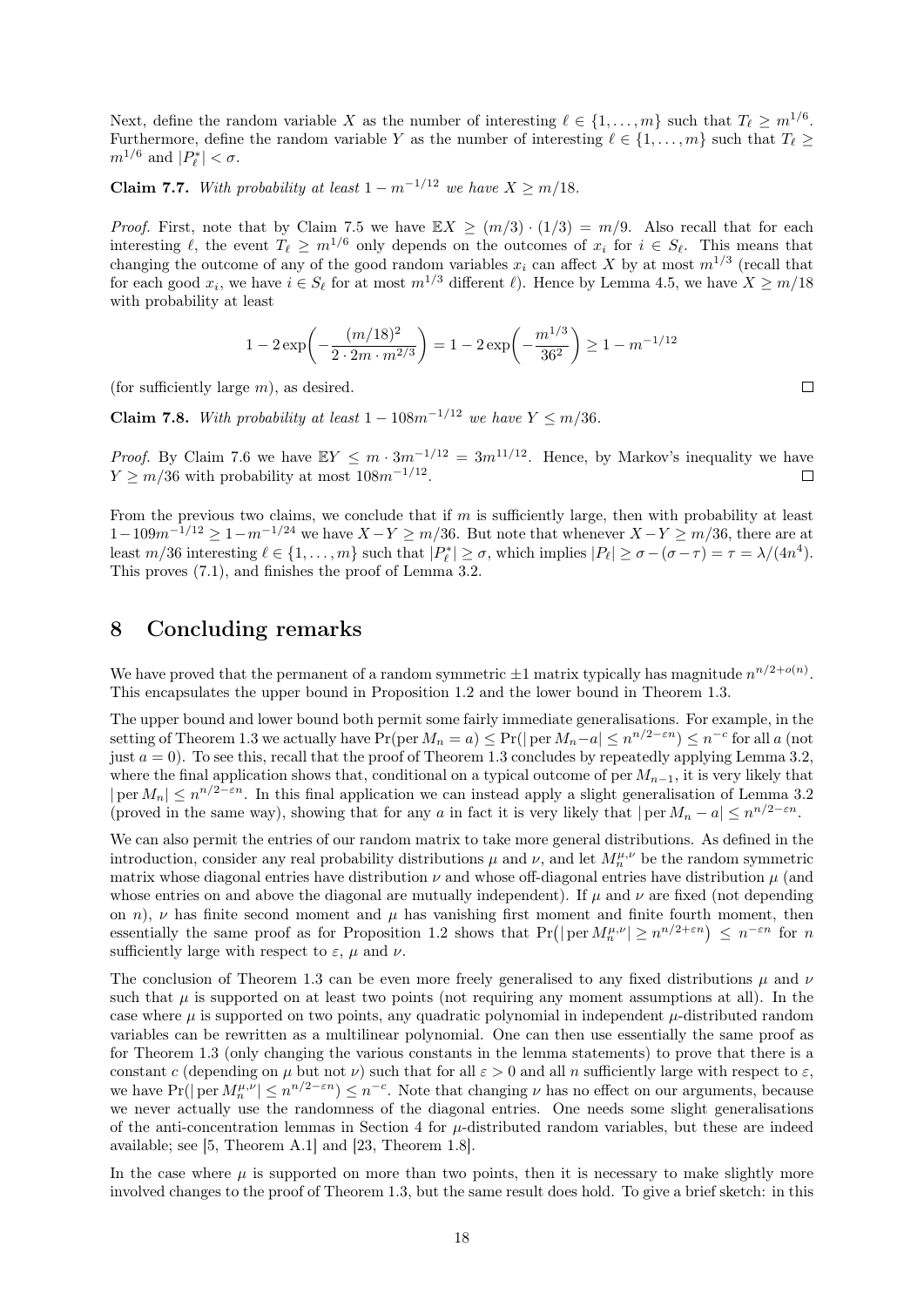case, the main issue is that in the proof of [Lemma 3.2](#page-3-1) we are no longer able to assume that the relevant quadratic polynomials are multilinear, so we must treat the square terms  $x_i^2$  in basically the same way we treat the linear terms  $x_i$ . To be specific, in the proof of [Lemma 3.2,](#page-3-1) we must allow the polynomials  $Q_\ell$ to contain square terms  $x_i^2$  in addition to linear terms. There are several aspects to this. First, we need to generalise [Fact 4.3](#page-4-3) and [Theorem 4.4](#page-5-2) to quadratic polynomials of independent  $\mu$ -distributed random variables. In particular, we need a generalisation of [Theorem 4.4](#page-5-2) for quadratic polynomials that are not necessarily multilinear, still giving a bound in terms of the graph matching number  $\nu(G^{(r)}(f))$  (where we ignore the square terms in f for the purpose of constructing the graph  $G^{(r)}(f)$ ). Suitable generalisations of [Fact 4.3](#page-4-3) and [Theorem 4.4](#page-5-2) can be proved with the methods in [\[23,](#page-19-21) Section 4] (in fact, in this section the authors prove [\[23,](#page-19-21) Theorem 1.8], which is essentially the required generalisation of [Theorem 4.4](#page-5-2) but with slightly different assumptions).

Second, we need a generalisation of [Fact 4.2](#page-4-1) for  $\mu$ -distributed random variables (for which we can make fairly trivial changes to the proof of [Fact 4.2\)](#page-4-1). And lastly, we need a generalisation of the Erdős– Littlewood–Offord theorem [\(Theorem 4.1\)](#page-4-2) for polynomials of independent  $\mu$ -distributed random variables (when  $\mu$  is supported on at least three values) which applies not just to linear polynomials, but also to quadratic polynomials consisting of both linear and square terms (having no multilinear degree-2 terms). Such polynomials can be interpreted as linear polynomials in independent (but not identically distributed) random variables, and therefore the appropriate generalisation of [Theorem 4.1](#page-4-2) follows from the Doeblin– Lévy–Kolmogorov–Rogozin inequality [\[27\]](#page-19-22) (or alternatively the method in [\[23,](#page-19-21) Section 4]), together with a basic single-variable quadratic anti-concentration bound. Namely, we need the fact that for any real random variable x supported on at least 3 values, and any  $r > 0$ , there are  $s > 0$  and  $p > 0$  such that we have  $Pr(|f(x)| < s) < 1-p$  for any one-variable quadratic polynomial f whose linear or quadratic coefficient has absolute value at least r.

So, for example, both [Proposition 1.2](#page-1-1) and [Theorem 1.3,](#page-1-2) and therefore [Theorem 1.1,](#page-1-0) can be generalised to the case where  $\mu$  is a centred Gaussian distribution (as long as  $\mu$  and  $\nu$  do not depend on n, and  $\nu$  has finite second moment). The Gaussian Orthogonal Ensemble (GOE) is an important special case. Another case that may be of particular interest is the case where the support of  $\mu$  is {0, 1}, and  $\nu$  is the trivial distribution always taking the value zero [\(Proposition 1.2](#page-1-1) does not hold in this case, but [Theorem 1.3](#page-1-2) does). In this case  $M_n^{\mu,\nu}$  can be interpreted as the adjacency matrix of a random graph. However, we note that in this case the statement in [Theorem 1.3](#page-1-2) can be proved in a much simpler way: we can take advantage of the fact that changing any off-diagonal entry in  $M_n^{\mu,\nu}$  from 0 to 1 typically causes a large increase in the value of per  $M_n^{\mu,\nu}$ , and apply a more general anti-concentration inequality for functions with this property [\[14,](#page-19-23) Theorem 1.2]. Actually, in this setting we suspect that it is possible to prove a limit law for per  $M_n^{\mu,\nu}$ , using the ideas in [\[17\]](#page-19-24).

Regarding further directions for research, it would be very interesting to prove stronger upper bounds for the concentration probabilities of the permanent, in both the i.i.d. and the symmetric case. It is currently only known that  $Pr(\text{per } M_n = a)$  and  $Pr(\text{per } A_n = a)$  are bounded by  $n^{-c}$  for some constant c. It would be very interesting to prove bounds of the form  $n^{-\omega(1)}$ , where  $\omega(1)$  is any function going to infinity with n. Actually, Vu conjectured (see [\[40,](#page-20-10) Conjecture 6.12]) that Pr(per  $A_n = 0$ ) is of the form  $\omega(1)^{-n}$  (in contrast to the situation for the determinant, where we have  $Pr(\det A_n = 0) = 2^{-n+o(n)})$ . It seems reasonable to conjecture that in fact all probabilities of the form  $Pr(\text{per } M_n = a)$  or  $Pr(\text{per } A_n = a)$  are upper-bounded by  $n^{-cn}$ , for some constant c. However, essentially all known tools for studying permanents of random matrices also apply to determinants, so significant new ideas would be required to prove such strong results.

Acknowledgements. We would like to thank Asaf Ferber for insightful discussions. We are also grateful to the referee for their careful reading of the paper, and their useful comments and suggestions.

#### References

- <span id="page-18-1"></span>[1] S. Aaronson, Anti-concentration bound for permanents of Gaussian matrices?, MathOverflow post, <https://mathoverflow.net/q/45822>, 2010.
- <span id="page-18-0"></span>[2] S. Aaronson and A. Arkhipov, The computational complexity of linear optics, Theory Comput. 9 (2013), 143–252.
- <span id="page-18-2"></span>[3] N. Alon and J. H. Spencer, The probabilistic method, fourth ed., Wiley Series in Discrete Mathematics and Optimization, John Wiley & Sons, Inc., Hoboken, NJ, 2016.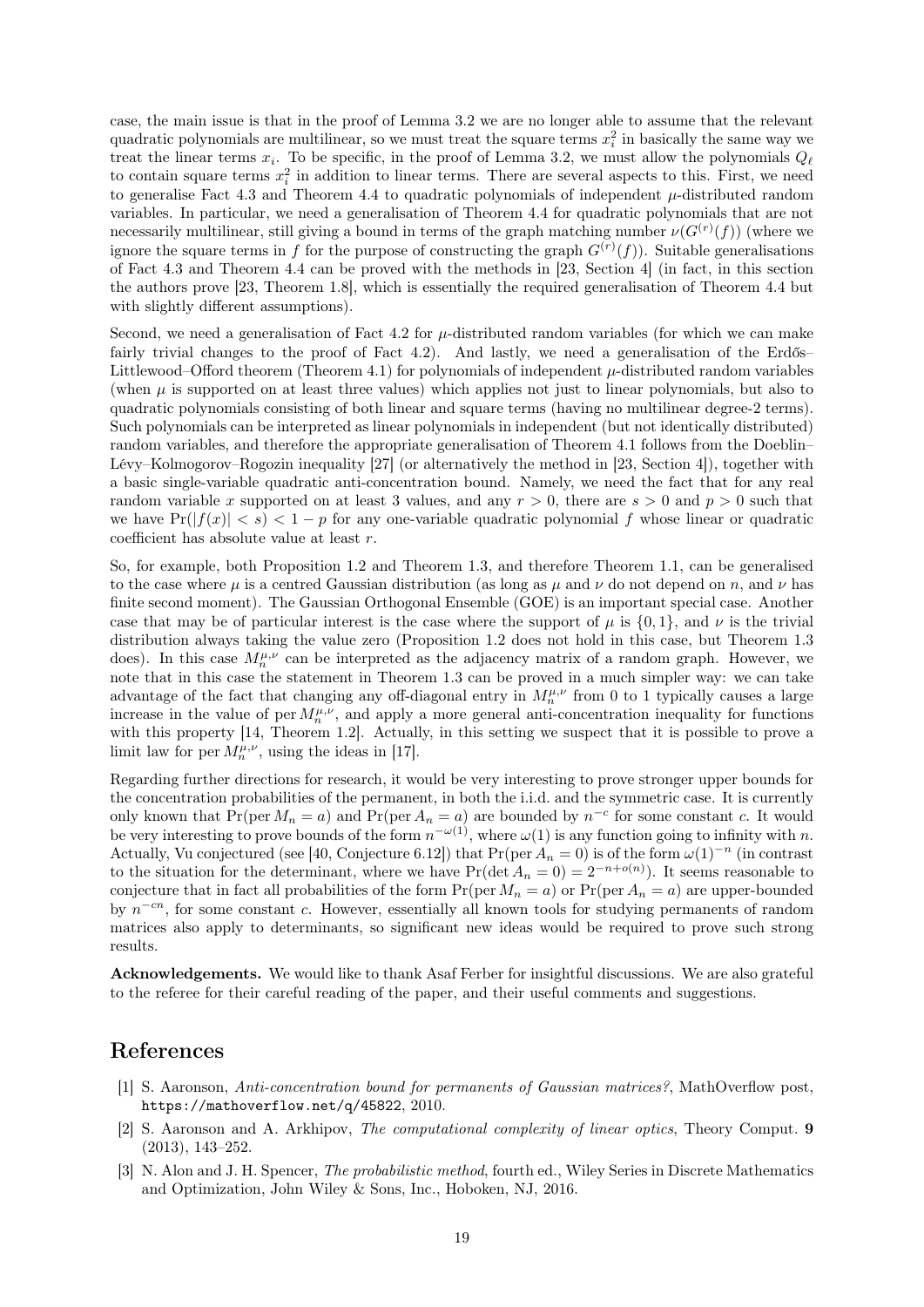- <span id="page-19-13"></span>[4] P. Bourgade and K. Mody, Gaussian fluctuations of the determinant of Wigner matrices, Electron. J. Probab. 24 (2019), Paper No. 96.
- <span id="page-19-3"></span>[5] J. Bourgain, V. H. Vu, and P. M. Wood, On the singularity probability of discrete random matrices, J. Funct. Anal. 258 (2010), no. 2, 559–603.
- <span id="page-19-16"></span>[6] M. V. Budrevich and A. E. Guterman, Kräuter conjecture on permanents is true, J. Combin. Theory Ser. A 162 (2019), 306–343.
- <span id="page-19-17"></span>[7] M. V. Budrevich, A. E. Guterman, and K. A. Taranin, On the divisibility of the permanent of (±1)-matrices, Zap. Nauchn. Sem. S.-Peterburg. Otdel. Mat. Inst. Steklov. (POMI) 439 (2015), no. Chislennye Metody i Voprosy Organizatsii Vychisleniĭ. XXVIII, 26–37.
- <span id="page-19-18"></span>[8] M. V. Budrevich, A. E. Guterman, and K. A. Taranin, On the Kräuter-Seifter theorem on the divisibility of permanents, Zap. Nauchn. Sem. S.-Peterburg. Otdel. Mat. Inst. Steklov. (POMI) 463 (2017), no. Chislennye Metody i Voprosy Organizatsii Vychisleniï. XXX, 25–35.
- <span id="page-19-11"></span>[9] M. Campos, L. Mattos, R. Morris, and N. Morrison, On the singularity of random symmetric matrices, Duke Math. J. 170 (2021), no. 5, 881–907.
- <span id="page-19-7"></span>[10] K. P. Costello, T. Tao, and V. Vu, Random symmetric matrices are almost surely nonsingular, Duke Math. J. **135** (2006), no. 2, 395–413.
- <span id="page-19-14"></span>[11] L. Eldar and S. Mehraban, Approximating the permanent of a random matrix with vanishing mean, 59th Annual IEEE Symposium on Foundations of Computer Science—FOCS 2018, IEEE Computer Soc., Los Alamitos, CA, 2018, pp. 23–34.
- <span id="page-19-8"></span>[12] A. Ferber, Singularity of random symmetric matrices – simple proof, C. R. Math. Acad. Sci. Paris 359 (2021), no. 6, 743–747.
- <span id="page-19-10"></span>[13] A. Ferber and V. Jain, Singularity of random symmetric matrices—a combinatorial approach to improved bounds, Forum Math. Sigma 7 (2019), e22.
- <span id="page-19-23"></span>[14] J. Fox, M. Kwan, and L. Sauermann, *Combinatorial anti-concentration inequalities, with applica*tions, Math. Proc. Cambridge Philos. Soc. 171 (2021), no. 2, 227–248.
- <span id="page-19-5"></span>[15] V. L. Girko, A central limit theorem for random determinants, Teor. Veroyatnost. i Primenen. 24 (1979), no. 4, 728–740.
- <span id="page-19-6"></span>[16] V. L. Girko, A refinement of the central limit theorem for random determinants, Teor. Veroyatnost. i Primenen. 42 (1997), no. 1, 63–73.
- <span id="page-19-24"></span>[17] S. Janson, The numbers of spanning trees, Hamilton cycles and perfect matchings in a random graph, Combin. Probab. Comput. 3 (1994), no. 1, 97–126.
- <span id="page-19-1"></span>[18] J. Kahn, J. Komlós, and E. Szemerédi, On the probability that a random ±1-matrix is singular, J. Amer. Math. Soc. 8 (1995), no. 1, 223–240.
- <span id="page-19-0"></span>[19] J. Komlós, On the determinant of (0, 1) matrices, Studia Sci. Math. Hungar. 2 (1967), 7–21.
- <span id="page-19-19"></span>[20] A. R. Kräuter and N. Seifter, On some questions concerning permanents of (1, −1)-matrices, Israel J. Math. 45 (1983), no. 1, 53–62.
- <span id="page-19-20"></span>[21] A. R. Kräuter and N. Seifter, Some properties of the permanent of (1, −1)-matrices, Linear and Multilinear Algebra 15 (1984), no. 3-4, 207–223.
- <span id="page-19-15"></span>[22] P. Lundow and K. Markström, Efficient computation of permanents, with applications to boson sampling and random matrices, arXiv preprint arXiv:1904.06229 (2019).
- <span id="page-19-21"></span>[23] R. Meka, O. Nguyen, and V. Vu, Anti-concentration for polynomials of independent random variables, Theory Comput. 12 (2016), Paper No. 11.
- <span id="page-19-9"></span>[24] H. H. Nguyen, Inverse Littlewood-Offord problems and the singularity of random symmetric matrices, Duke Math. J. 161 (2012), no. 4, 545–586.
- <span id="page-19-12"></span>[25] H. H. Nguyen, On the least singular value of random symmetric matrices, Electron. J. Probab. 17 (2012), Paper No. 53.
- <span id="page-19-4"></span>[26] H. H. Nguyen and V. Vu, Random matrices: law of the determinant, Ann. Probab. 42 (2014), no. 1, 146–167.
- <span id="page-19-22"></span>[27] B. A. Rogozin, On the increase of dispersion of sums of independent random variables, Teor. Verojatnost. i Primenen 6 (1961), 106–108.
- <span id="page-19-2"></span>[28] M. Rudelson and R. Vershynin, The Littlewood-Offord problem and invertibility of random matrices, Adv. Math. 218 (2008), no. 2, 600–633.